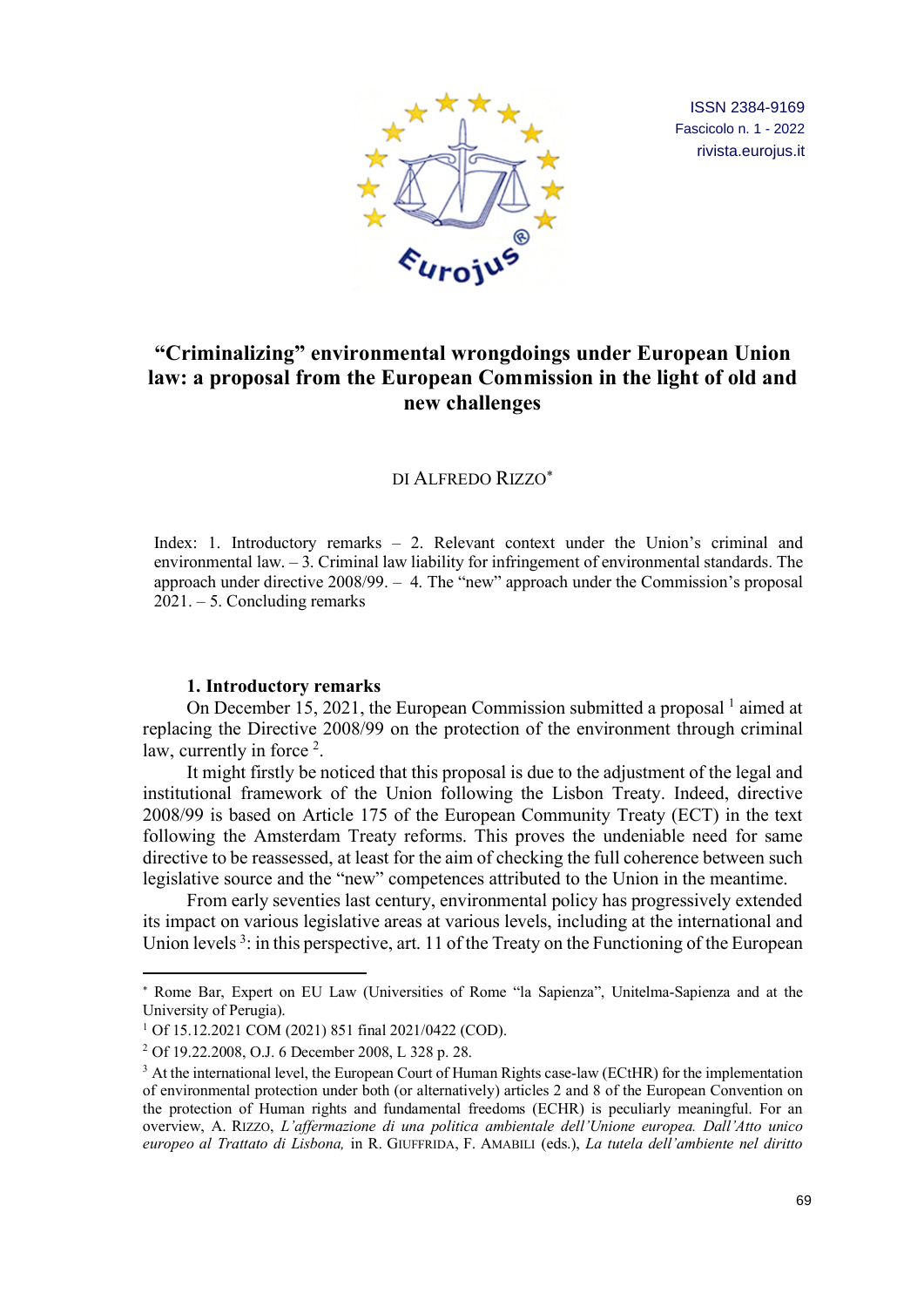Union (TFEU) on the integration principle is peculiarly relevant to assess the inherently "transversal" character of environmental policy objectives in the Union legal system <sup>4</sup>. This is also supported by current general context clearly placing the protection of the environment at the core of the international community's current purposes (on this, see also *infra* in this paper). On the other hand, sustainable development (involving as such also non-environmental policies' aims, e.g., socio-economic and health policies of a broader dimension), being a key standard for public policies at all levels, is enshrined in principles 3 and 4 of the Rio Declaration<sup>5</sup> and is referred to in the current Articles 3 para. 5, and 21, para. 2, d), Treaty of the European Union (TEU, in terms of the Union's relations with the rest of the world and of the Union's external action) and also in the Preamble to the Treaties <sup>6</sup>.

According to the integration principle, the pursuit of environmental protection objectives can be extended to judicial cooperation on criminal law as well, included in Title V TFEU after the Lisbon reforms, within the Area of Freedom, Security and Justice (AFSJ). Therefore, while keeping a competence that is still shared with that of its Member States (see Article 4, n. 2 sub j TFEU), the Union can make use of some innovative competences provided for by two provisions (i.e., Articles 82 and 83 TFEU) that are aimed at defining, as we will see, significant developments for the purpose of consolidating Union legislation in the relevant sector (judicial cooperation on criminal law), also with the view of improving the pursuance of environmental protection aims. Moreover, a broad international discussion on the theme of ecocide as an international crime theoretically corresponding to genocide but understood as such to the harm or

 $\overline{\phantom{a}}$ 

<sup>5</sup> United Nations Conference on Environment and Development 3-14 June 1992, A/CONF.151/26 (Vol. I). <sup>6</sup> As far as the Union is concerned, see under p. 5 of the Resolution of the Council and of the Representatives of the Governments of the Member States, meeting within the Council, of 1 February 1993 concerning a Community program of policy and action in favour of the environment and sustainable development - Political and action program of the European Community in favour of the environment and sustainable development (O.J. C 138, 17 May 1993, in part. p. 12): *"In the report of the World Commission for the Environment and Development (Brundtland), sustainable development is defined as a development that meets current needs without compromising for future generations the ability to meet your needs*".

*internazionale ed europeo,* Turin, 2018, in particular under p. 38. For a meaningful judgment dealing with relevant topics, see ECtHR decision of 26 January, 2019, *Cordella et autres c. Italie*, Appl. 54414/13 and 54264/15, A. RIZZO, *La Corte di Strasburgo decide il caso Ilva, ovvero: quando la negligenza dei governi mette a rischio la salute delle persone,* in *L'effettività dei diritti alla luce della giurisprudenza della Corte europea dei diritti dell'uomo di Strasburgo*, www.diritti-cedu.unipg.it , and G. D'AVINO, *La tutela ambientale tra interessi industriali strategici e preminenti diritti fondamentali,* in A. DI STASI (ed.), *CEDU e ordinamento italiano. La giurisprudenza della Corte europea dei diritti dell'uomo e l'impatto nell'ordinamento italiano*, Padua, 2020, p. 709 ff.<br><sup>4</sup> Under art. 6 European Community Treaty (ECT), confirmed by art. 11 Treaty on the functioning of the

European Union (TFEU), through recourse to the integration principle, environmental protection objectives have been extended to various areas of Community law. According to the personal unification of the EU and the EC through the Treaty of Lisbon, this has led to concretely insert the external action of the Union (and, even if more uncertainly, the Union's common foreign and security policy, CFSP) in the area indicated by art. 11 TFEU, further strengthening sustainable development goals, as clearly indicated in the provision in question and as a consolidated and shared framework for most of the many Union's policies (including competences Area of Freedom, Security And Justice, AFSJ), *ex multis,* M. WASMEIER, *The Integration of Environmental Protection as a General Rule for Interpreting Community Law*, in *CMLR*, 2001, p. 151 ff.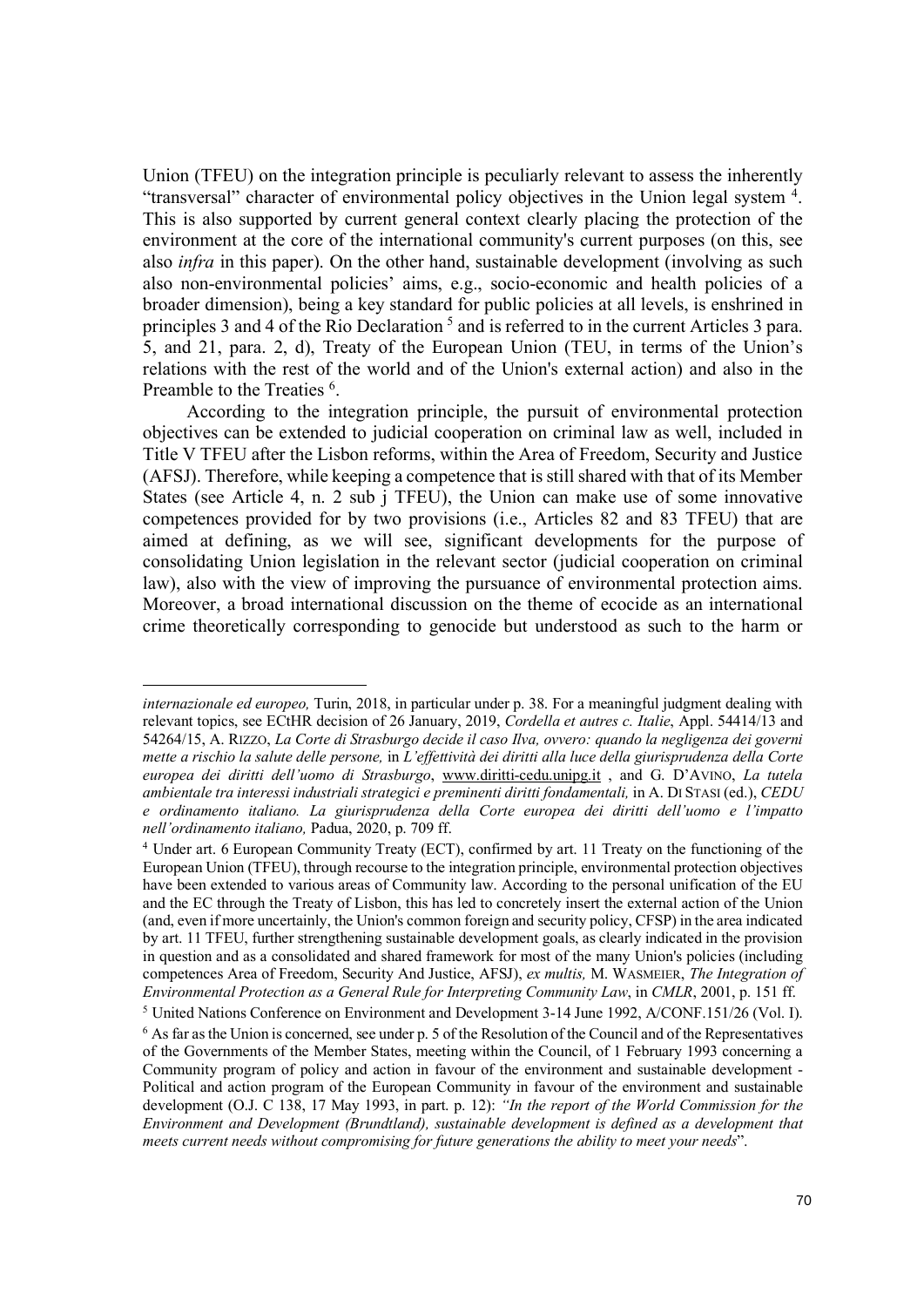destruction of the natural environment, should not be forgotten. This is just to evoke the increasing care of the international community for environmental protection issues 7.

The new proposal from the Commission proves this raising awareness on the need to tackle serious environmental wrongdoings more effectively at the supranational level. It remains to be seen if national governments are ready to accept the challenge and to grant greater room for Union's action in this field.

## **2. Relevant context under the Union's criminal and environmental law.**

Criminal law approach to environmental protection is not a "new" subject in European Union law. The European Court of Justice (ECJ, now Court of Justice of the European Union, CJEU), with a view of improving the Union's environmental policy in the time between the Single European Act and the ECT resulting from the Maastricht reforms, had already addressed the undeniable links between internal market objectives and environmental protection, often jointly pursued by relevant EC/EU legislative acts 8. This has meant the progressive fine-tuning and expansion of environmental protection objectives as a well-defined area in the Union's legal order, ultimately leading to widen the recourse to the "legislative" procedure for the relevant acts to be adopted in this field. In the light of this "historic" European Court of Justice (ECJ) case-law, environmental policy objectives have, on many occasions, prevailed over internal market aims. At the same time, the pursuit of those same objectives has favoured an increasing implementation of the subsidiarity principle: in other words, on many occasions, a "supranational" approach has been meant as more beneficial to European citizens, thanks to a shared understanding of environmental protection aims across the different EU member states <sup>9</sup>.

In its landmark judgment of 13 September 2005<sup>10</sup>, the Court in Luxembourg annulled a framework decision of the European Union on environmental liability adopted

<sup>7</sup> On this, A.RIZZO, *In search of Ecocide under EU Law. The international context and EU law perspectives*, in *Freedom Security and Justice European Legal Studies*, 2021, p. 163 ff., *The quest of an ecocide under EU Law. The international context and prospects under current EU treaties and law,* 2021, https://diritticedu.unipg.it, and *In search of Ecocide under EU Law*, 2021, in *OSORIN*, 90\_item\_2.pdf (osorin.it)

<sup>8</sup> European Court of Justice, 17 March 1993, *Commission of the European Communities v. Council of the European Communities*, case C-155/91, I-939, when the Court explicitly stated what follows (under p. 2 of the decision's summary: "*Directive 91/156 on waste has the object of ensuring the management of waste, whether its origin is industrial or domestic, in accordance with the requirements of environmental protection. Whilst it is true that waste, whether recyclable or not, is to be regarded as goods the movement of which, in accordance with Article 30 of the Treaty, must in principle not be prevented, the directive in question cannot, for all that, be regarded as implementing the free movement of such products, since, on the contrary, it implements the principle that environmental damage should as a priority be rectified at source, a principle laid down by Article 130R(2) of the Treaty as a basis for action by the Community relating to the environment. Accordingly, the directive could be validly adopted on the sole basis of Article 130s of the Treaty".*

<sup>9</sup> For an historical overview of those issues, see K. LENAERTS, *The Principle of Subsidiarity and the Environment in the European Union: Keeping the Balance of Federalism*, Fordham International Law Journal, 1993, p. 846 ff. For an overview of progress in the environmental policies at EU level, A. RIZZO, *L'affermazione di una politica ambientale dell'Unione europea. Dall'Atto unico europeo al Trattato di Lisbona …*p. 21.

<sup>10</sup> Case C-176/03, *Commission v Council*, I-7879, A. MIGNOLLI*, La Corte di giustizia torna a presidiare i confini del diritto comunitario. Osservazioni in calce alla sentenza C-176/03*, in *St. int. eur.*, 2006, p. 327, F. JACOBS,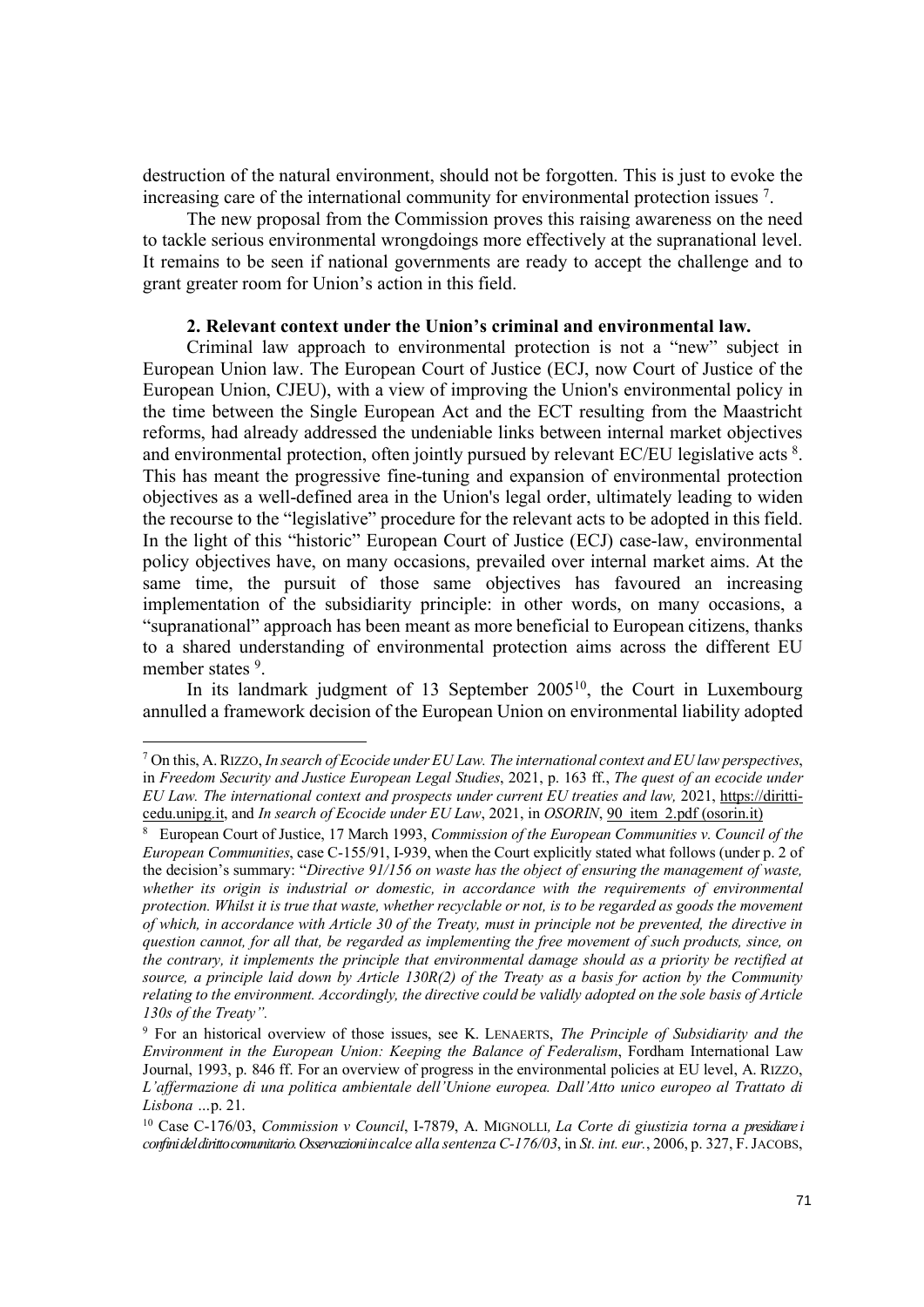based on Articles 29, 31 (e) and 34 (2) (b) of the European Union Treaty in the pre-Lisbon editions<sup>11</sup>, affirming the correctness of the choice of art. 175 ECT (now art. 192 TFEU) as the legal basis for a subsequent directive. In its reasoning, the Court refers first to art. 47 of the EUT in the text preceding the Lisbon reforms, concerning the establishment of the principle of supremacy of the ECT on the EUT, for the simple reason of priority of the obligations imposed by ECT on the same parties to both treaties (and this also by way of derogation to relevant rules in the Vienna Convention on the Law of the treaties)<sup>12</sup>. European Commission noted that the approach followed by the Court in this case "*is a functional approach (…). The possibility for the Community legislator to provide for measures in the criminal field derives from the need to enforce Community legislation*"13.

In a later case <sup>14</sup>, the Court underlined the difference between the detection of the competence of the European Community to establish the criminal aspects of environmental protection and the competence of same Community to establish the kinds and levels of related penalties (according to the relevant substantive and procedural criminal law) applicable in cases of breaches of environmental rules, since this last competence was clearly not ascribable to the European Community before the Lisbon reforms. Awareness that the same objectives of the EU treaties could (or should) be pursued (also) by means of criminal law tools has finally been achieved with the Lisbon reforms. Indeed, current Article 82 TFEU, on the one hand, aims to improve mutual trust specifically on criminal procedural law matters  $15$ . Pursuant to para. 2 of the same

*The Role of the European Court of Justice in the Protection of the Environment,* in *Journal of Environmental Law,* 2006, p. 185; R. PEREIRA, *Environmental Criminal Law in the First Pillar: A Positive Development for Environmental Protection in the European Union?,* in *Energy and Environmental Law Review*, 2007, p. 254 ss.<br><sup>11</sup> Council Framework Decision 2003/80/JHA of 27 January 2003 on the protection of the environment

through criminal law (OJ L 29, 5.2.2003, p. 55). Mentioned treaty's provisions were related to the implementation of the Justice and Home Affairs (JHA) policy, before the Lisbon's reforms (see now under Title V, article 67 ff., Area of Freedom Security and Justice).

<sup>12</sup> European Court of Justice, 12 May 1998, case C-170/96, *Commission v. Council,* I-2763 and R. MASTROIANNI, *Commentary on Art. 47 EUT,* in A. Tizzano (ed.), *Trattati dell'Unione europea e della Comunità europea*, Milan, 2004, p. 167 ff.

<sup>&</sup>lt;sup>13</sup> See COM (2005) 583 final, Communication from the Commission to the European Parliament and the Council on the consequences of the (abovementioned) Court's judgment of 13 September 2005. Indeed, ever since the *Simmenthal* case (of 9 March 1978, 106/77, 1871) the Court of the European communities evidenced the need that EC law obligations (when stemming from an EC directly applicable acts, e.g., a regulation) be implemented at the national level also by means of criminal law acts (C. AMALFITANO, *Commentary to art. 83 TFEU,* in A. Tizzano (ed.), *Trattati dell'Unione europea,* 2014, p. 905 ff.).

<sup>14</sup> Court of justice 23 October 2007, case C-440/05, *Commission v. Council*, ECLI:EU:C:2007:625, *ex multis* L. SCHIANO DI PEPE, *Competenze comunitarie e reati ambientali: il "caso" dell'inquinamento provocato da navi,* in P. Fois (ed.), *Il principio dello sviluppo sostenibile nel diritto internazionale ed europeo dell'ambiente,* Naples, 2007, p. 463.

<sup>&</sup>lt;sup>15</sup> See under Art. 82, paragraph 1, TFEU, embracing definition of rules for the recognition of national judgments, the resolution of jurisdictional conflicts, support for training of the judiciaries, facilitating cooperation between national authorities including the cross-border execution of relevant national judgments, see R. ADAM, A. TIZZANO (eds.), *Manuale di diritto dell'Unione europea,* Turin, 2020, p. 578 ff., with specific reference to the Council Framework Decision 2002/584/JHA of 13 June 2002 on the European arrest warrant and the surrender procedures between Member States (O.J. 2002 L 190, p. 1), as amended by Council Framework Decision 2009/299/JHA of 26 February 2009 (O.J. 2009 L 81, p. 24), and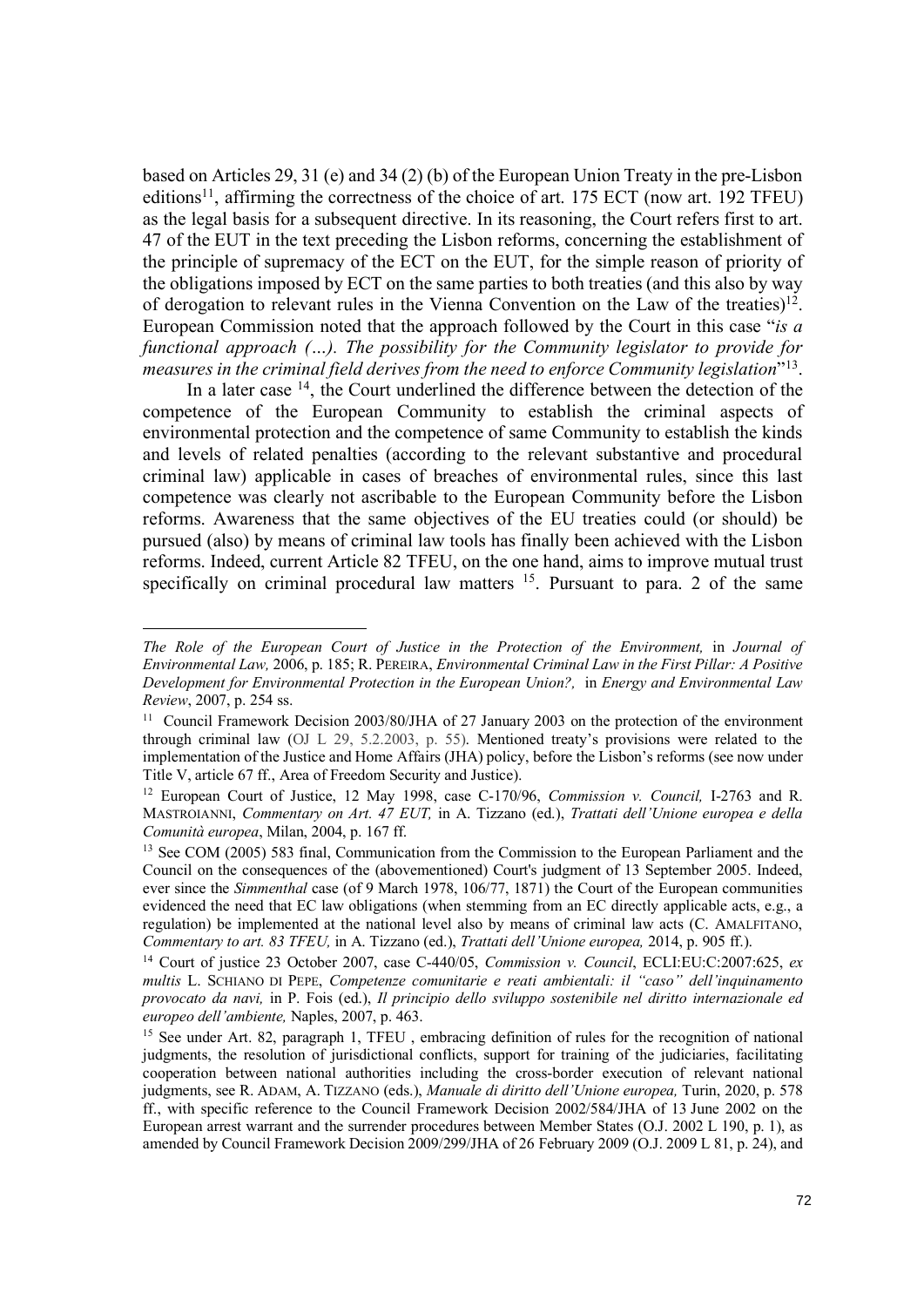provision, legislative harmonization is selected as a tool fit to ensure same mutual trust between national legal systems in the same sector (criminal procedural law)<sup>16</sup>. Under same provision, mutual trust objectives are gained mainly by means of Union's legislative sources (directives), as such particularly suited for the harmonization of national legislations on mentioned topics 17.

Art. 83 TFEU, on its side, exemplifies more visibly a feasible disjunction, under some conditions, between the Union's competence and the national ones, with regards, on the one hand, to the definition of crimes with cross-border characters and effects (para. 1), and, on the other, the possibility for the Union as such to identify offenses in order to "*ensure the effective implementation of a Union policy*" in a sector that has been subjected to harmonization at same Union's level (para. 2). The Lisbon reforms have in fact foreseen the fundamental characters of a crime with "cross-border" effects, to be prosecuted as such across various Member States' borders (see art. 83 n. 1 TFEU) 18. In addition, under art. 83 n. 2 TFEU, a criminal behaviour can fall under Union's competences if it's fit to harm specific Union's interests, when such interests are already pursued by means of a legislative tool of the same Union, aimed at harmonising national legislations on the same subject 19.

L. DANIELE, *Diritto del mercato unico europeo e dello spazio di libertà, sicurezza e giustizia,* Milan, 2021, pp. 509 ff. and 521 ff.

<sup>&</sup>lt;sup>16</sup> Harmonization in this field concerns the criminal procedural law issues listed under letters a), b), d) (exchange of evidence among national judiciaries, protection of the main procedural rights of individuals, additional specific elements of criminal procedural law assessed under a Council's decision); the same paragraph, under c), refers to the need that same mutual trust aims be achieved through legislative approximation on the protection of victims of crime.

<sup>17</sup> For an overview, more recently, M. KATTUNEN, *Legitimizing European Criminal Law,* Turin, 2020, specifically at pp. 139 ff. and relevant literature.

<sup>&</sup>lt;sup>18</sup> Under art. 83 n. 1 TFEU, the following legislative acts have been adopted at EU level: Directive 2011/36/EU of 5 April 2011 on preventing and combating trafficking in human beings and protecting its victims, and replacing Council Framework Decision 2002/629/JHA*,* O.J. L 101, 15.4.2011, 1; Directive 2011/92/EU of 13 December 2011 on combating the sexual abuse and sexual exploitation of children and child pornography, and replacing Council Framework Decision 2004/68/JHA, O.J. L 335, 17.12.2011, 1; Directive 2013/40/EU of 12 August 2013 on attacks against information systems and replacing Council Framework Decision 2005/222/JHA, O.J*.* L 218, 14.8.2013, 8; Directive 2014/62/EU of 15 May 2014 on the protection of the euro and other currencies against counterfeiting by criminal law, and replacing Council Framework Decision 2000/383/JHA, O.J. L 151, 21.5.2014, 1; Directive 2017/541 of 15 March 2017 on combating terrorism and replacing Council Framework Decision 2002/475/JHA and amending Council Decision 2005/671/JHA, O.J. L 88, 31.3.2017, 6; Directive 2017/2103 of 15 November 2017 amending Council Framework Decision 2004/757/JHA in order to include new psychoactive substances in the definition of 'drug' and repealing Council Decision 2005/387/JHA, O.J. L 305, 21.11.2017, 12; Directive 2018/1673 of 23 October 2018 on combating money laundering by criminal law, O.J. L 284, 12.11.2018, 22; Directive 2019/713 of 17 April 2019 on combating fraud and counterfeiting of non-cash means of payment and replacing Council Framework Decision 2001/413/JHA, O.J*.* L 123, 10.5.2019, 18. Finally, it is wise to notice that Directive 2014/42/EU of 3 April 2014 on the freezing and confiscation of instrumentalities and proceeds of crime in the European Union (O.J. L 127, 29.4.2014, 39) was based on both Art. 82(2) and Art. 83(1) TFEU (L. DANIELE, *Diritto del mercato unico europeo e dello spazio di libertà, sicurezza e giustizia,* Milan, 2021, p. 514 ff.).

<sup>19</sup> Under art. 83 (2) TFUE, the following acts have been adopted: Directive 2014/57/EU of 16 April 2014 on criminal sanctions for market abuse (market abuse directive), O.J. L 173, 12.6.2014, p. 179 and Directive (EU) 2017/1371 of 5 July 2017 on the fight against fraud to the Union's financial interests by means of criminal law, O.J. L 198, 28.7.2017, p. 29. Prior the Lisbon Treaty, while Directive 2008/99/EC on the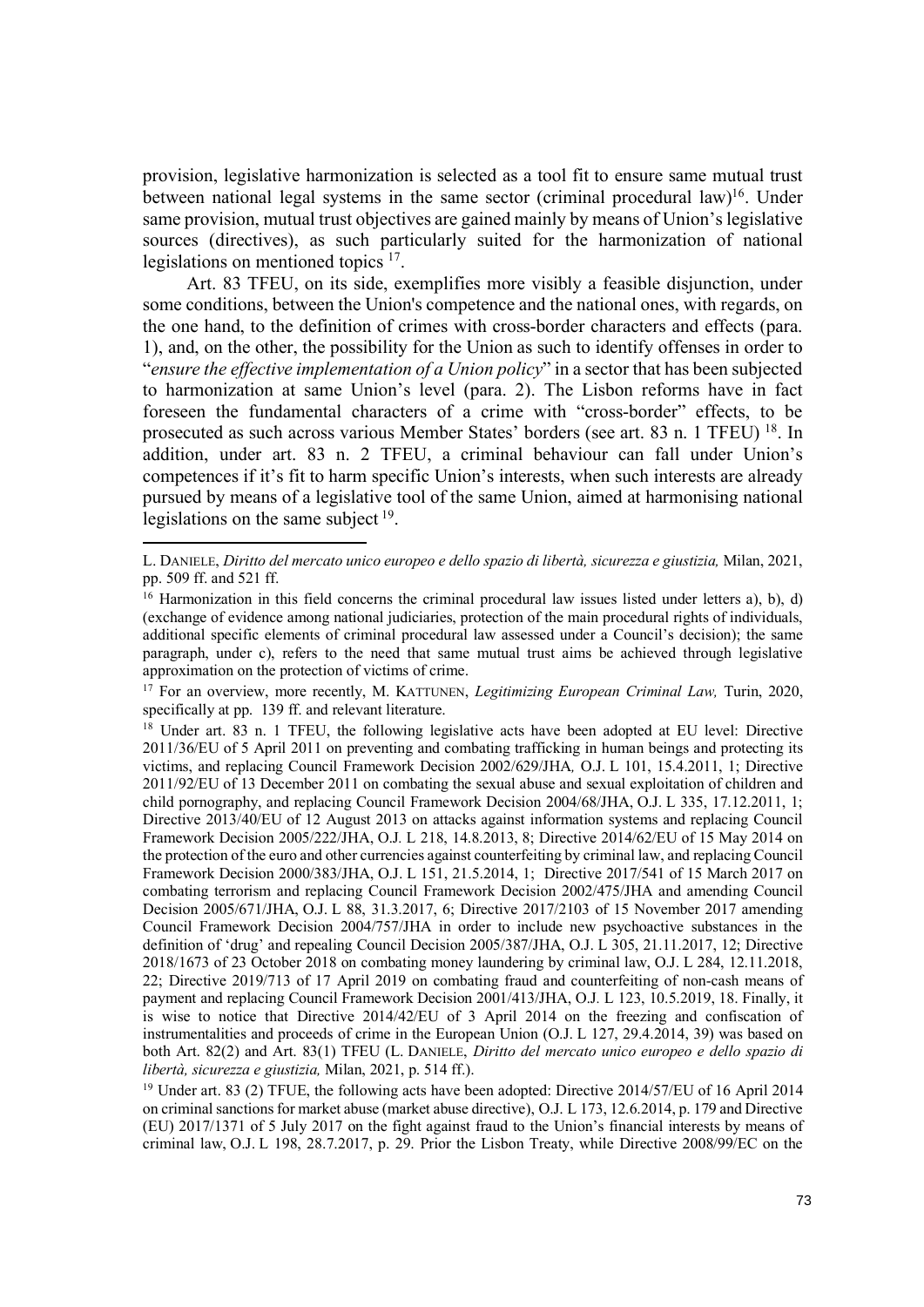In this context, one should consider separately directive 2017/1371 of 5 July 2017 on the fight against fraud affecting the Union's financial interests by means of criminal law20, bearing in mind the lack of any mention , in such legislative source, to art. 325 TFEU as the appropriate legal basis specifically aimed at the protection of the Union's financial interests (in fact, the same directive's proposal initially submitted by the European Commission was based on the same art.  $325$  TFEU) <sup>21</sup>: this was due to the strong position by national governments in the Council in support of keeping any Union's legislative act dealing with issues of criminal law connected to aims of judicial cooperation (such as those pursued under art. 83 TFEU), no matter if other objectives of the same act might have higher relevance in the light of more specific treaties' provisions (such as mentioned article 325 TFEU  $^{22}$ ). It can incidentally be noticed that, oddly enough, such a position seems (considering the many improvements in the meanwhile achieved on those matters) less progressive than that adopted "historically" by the European Court of Justice in the "Greek mays" case  $2^3$ : on that occasion, though amply before the Maastricht reforms, that Court clearly specified, on the one hand, the three main characters of national sanctions with criminal law character (effective, proportionate and dissuasive) to be applied for the achievement of European communities' objectives (protection of the EC financial interests, in this case); on the other hand, in that same decision, the Court established the so called "assimilation" criterion, according to which the financial interests of the Union are assimilated to national ones, and, therefore, Member States must protect such interests by the same means they would use to protect their own financial interests. Again, account taken of mentioned "Greek mays" decision, the lack of truly restrictive supranational obligations on the substance of related penalties (due both to the lack of such obligations in treaties' provisions and to the kind of the relevant legislative source, i.e., a directive) was surpassed through the establishment of the general features (be effective, proportionate, and dissuasive) of such sanctions, to be respected in any case at the national level. At the same time, one should not underrate the progress achieved in the relevant field, considering the wording and content of current articles 310 and 325 TFEU: this worsens our opinion on the position taken by national governments when they agreed to adopt Directive 2017/1371 based on a provision (art. 83 TFEU) not directly attached to the aims clearly pursued by art. 325 TFEU <sup>24</sup>.

protection of the environment through criminal law was entirely based on European Community Treaty (ECT) provision on EC environmental policy (art. 175), Directive 2009/123/EC on ship-source pollution and on the introduction of penalties for infringement was based on both Art. 175 ECT (on environmental policy) and Art. 80(2) ECT (dealing with EC transport policy), see abovementioned Court of justice 23 Oct. 2007, case C-440/05, *Commission v. Council,* ECLI:EU:C:2007:62.

<sup>20</sup> O.J. L 198, 28.7.2017, p. 29, mentioned above.

<sup>&</sup>lt;sup>21</sup> COM (2012) 363 fin.<br><sup>22</sup> On this, see P. CSONKA & O. LANDWEHL, *10 Years after Lisbon How "Lisbonised" Is the Substantive Criminal Law in the EU?,* in *Eurocrim*, 2019, n. 4, p. 261ff. Moreover, it might be interesting to observe that all mentioned legislative acts have not been opposed by means of the *emergency break* foreseen under art. 83 (3) TFEU (on this see also *infra*).

<sup>23</sup> Court of justice, 21 Sept. 1989, case 68/88, I-2965.

<sup>24</sup> In this context one should not forget that the so-called *Taricco saga* (see *infra* in this chapter) dealt with the implementation under the relevant Italian criminal legislation (to be understood under relevant Constitutional provisions such as art. 25 para. 2 It. Const.) of mentioned art. 325 TFEU (see first of all the order of the Italian Constitutional Court n. 24 of 2017 on which see doctrinal writings available at the web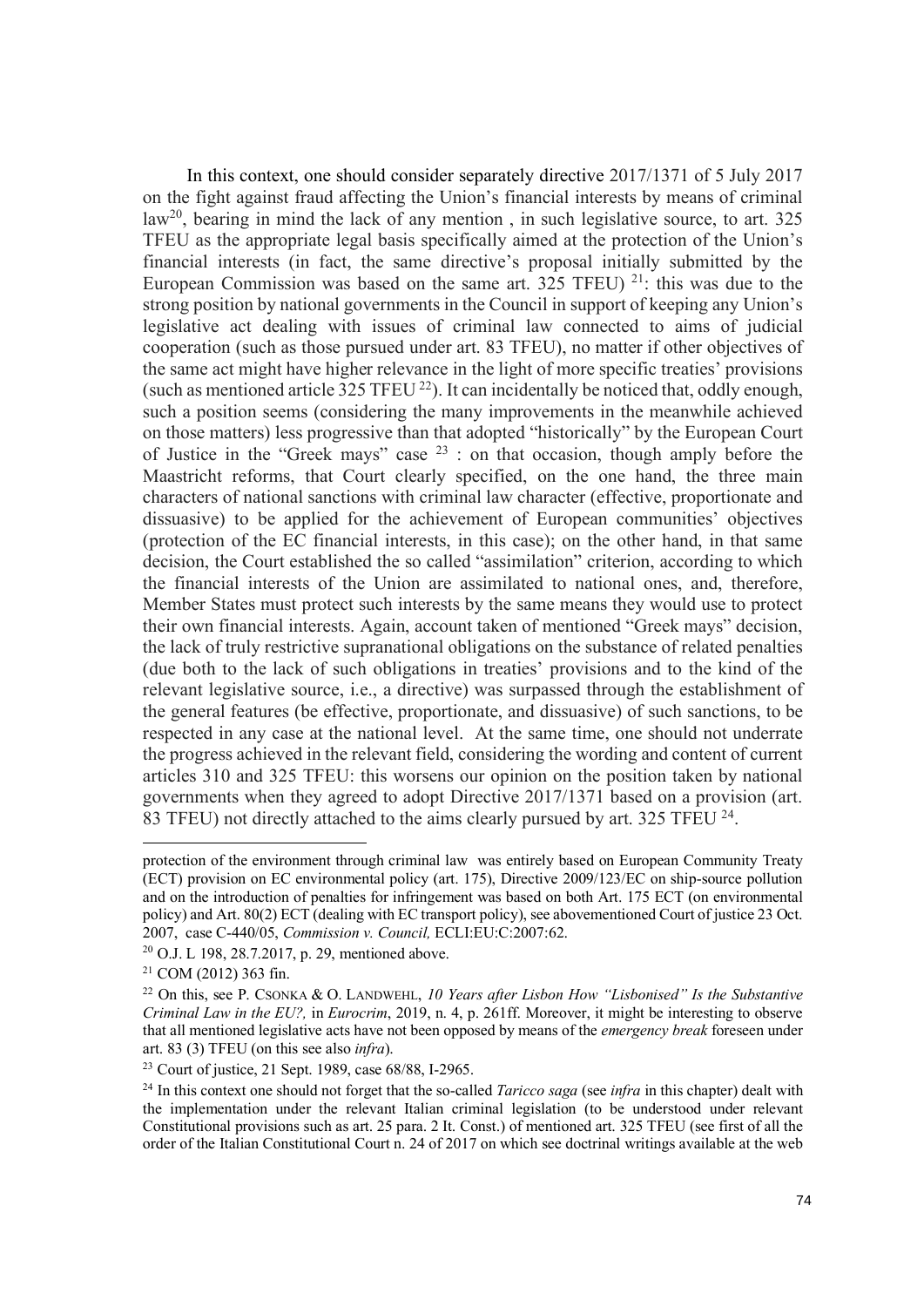In the context above, subsidiarity is a particularly relevant principle for the Union's action in this field 25. Indeed, compared to the past, Lisbon treaty reforms, and in particular current article 83 TFEU, are aimed at disconnecting, even if always under an *ultima ratio* approach, Union's law finalities from the national ones, whenever such goals require, for the sake of effectiveness, recourse to criminal law tools. Then, under the Lisbon reforms, Art. 83, paragraph 2, TFEU, in particular, highlights how the possibility for the Union to adopt directives establishing minimum measures aimed at defining crimes and related sanctions arises only if this proves to be "essential" for the effective implementation of a Union policy in an area under legislative harmonization. In this case, a legislative act (directive) of the Union aimed at governing topics with a criminal law meaning can be adopted through the same legislative procedure (ordinary or special) followed to implement the legislative source aimed at harmonizing the relevant sector (e.g., the various kinds of "ecological" crimes listed in the directive 2008/99 26, see *infra,*  corresponding to issues of environmental protection pursued at the Union's level by means of *parallel* acts based on the relevant TFEU rules on environmental protection). Some interpretative problems (and an even political debate), however, might arise from the need to verify the truly "essential" character of a legal source dealing with criminal law matters in order to "effectively implement" a policy of the Union (although provided that such a policy has been already implemented by means of harmonization at Union's level)  $27$ .

In order to further emphasize the sensitiveness of those issues under the Lisbon reforms, one should not forget the *emergency brake* and an *accelerator* mechanism foreseen under articles 82 para. 3, and 83 para. 3 TFEU. The high significance (both legal and institutional) of those subjects is proven in particular by the mentioned *emergency brake –* that is, the chance for a Member State to oppose a draft legislative act that would "affect fundamental aspects of its criminal justice system", submitting the question to the European Council – for which a specific declaration (n. 26)<sup>28</sup> has been adopted in order to allow the Council of the Union to intervene (for the aim of holding just "*a full discussion*") in cases where one Member State chooses to opt-out a directive to be adopted according to the mentioned TFEU's provisions. Under same declaration, any Member State has the chance to ask the Commission to examine the situation under art. 116 TFEU (that is to say, with the chance of adopting a directive aimed at eliminating distortions of

address www.giurcost.org). On this see among many others, L.S. ROSSI, *Come risolvere la questione Taricco senza far leva sull'art. 4 n. 2 TUE?*, in *SIDI Blog*, www.sidiblog.org, 2017).

<sup>25</sup> European Commission, '*Towards an EU Criminal Policy: Ensuring the effective implementation of EU policies through criminal law*', COM (2011) 573 fin.

<sup>26</sup> Of 6 December 2008, OJ L 328, 6.12.2008, p. 28.

<sup>27</sup> In general, L. SALAZAR, *Commentary to articles 82, 83 and 84 TFEU,* in C. CURTI GIALDINO (ed.), *Codice dell'Unione europea, operativo,* 2012, p. 918 ff., S. PEERS, *Mission accomplished. EU Justice and Home Affairs Law after the Treaty of Lisbon,* in *CMLR*, 2013, p. 661, C. AMALFITANO, *Commentary to articles 82, 83 TFEU,* in A. Tizzano (ed.), *Trattati dell'Unione europea,* Milan, 2014, p. 870 ff.

<sup>28</sup> Consolidated version of the Treaty on the Functioning of the European Union, "*A. Declarations concerning provisions of the treaties. 26. Declaration on non-participation by a Member State in a measure based on Title V of Part Three of the Treaty on the Functioning of the European Union*", O.J. C 202, 7 June 2016*,* p. 346.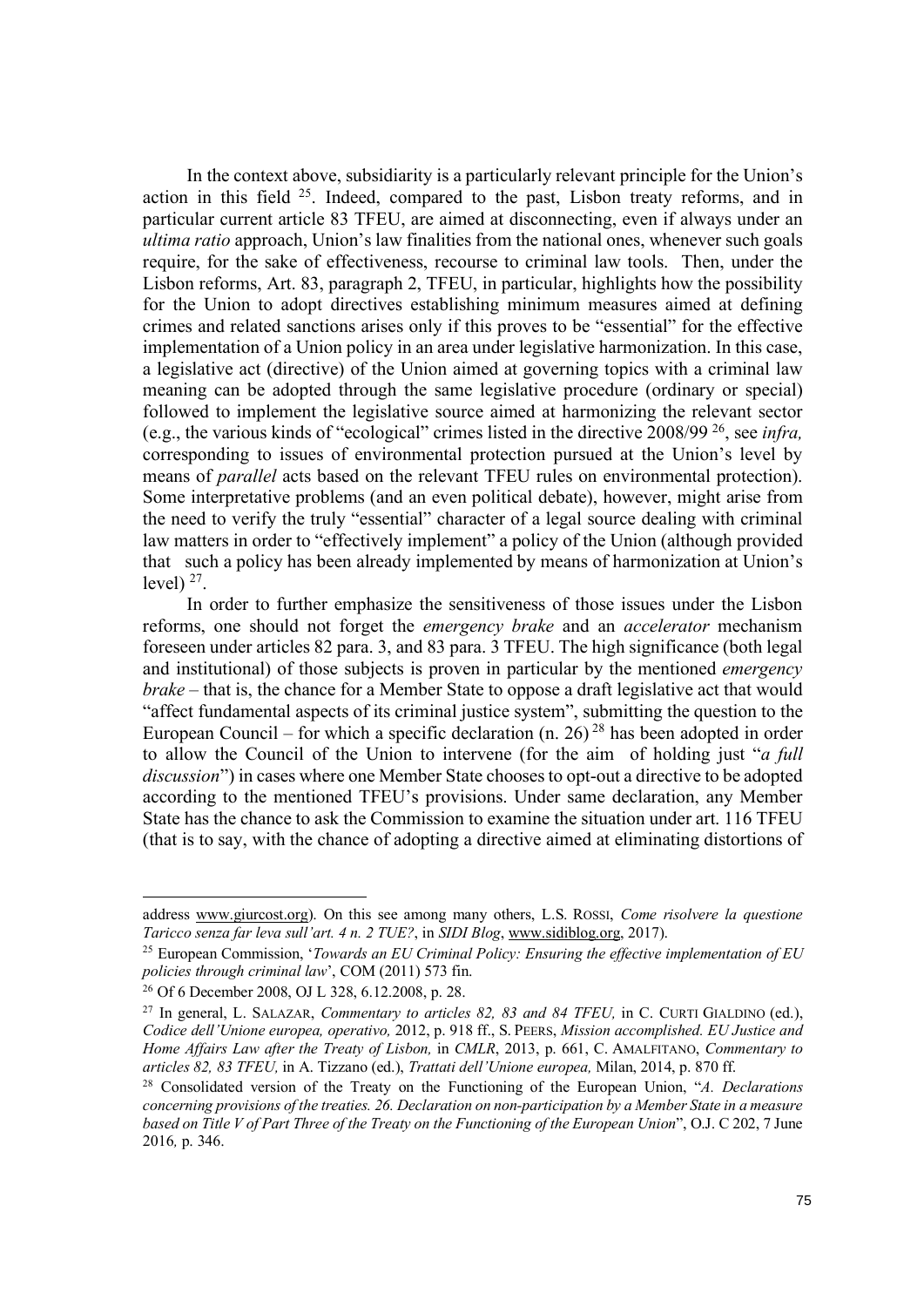competition created by the differences among member states' legislative frameworks<sup>29</sup>). Moreover, the same art. 83 para. 3 TFEU allows nine member States, notwithstanding and in the light of the activation of the mentioned emergency break, to enact a strengthened cooperation proceeding in accordance with art. 20 TEU and 329, para. 1, TFEU 30.

It is also wise to recall that the scope of Union's action on criminal law has always been different from that of other areas of Union's legislation. Leaving aside the issue of Member States' duty to transpose in their own legislation a directive, this kind of source, to which the Union makes particular recourse in the area of criminal law, is fit to force the member states to achieve the same directive's goals. Another question relates to the need to assess which, among the provisions of a Union legislative act (directive), could have direct effects in Member States' legal systems, for example in cases where the provision (or the provisions) of the directive can grant or improving individual rights or interests not foreseen or not protected under a corresponding national legislation<sup>31</sup>. On the contrary, the provisions of a Union's directive aimed at improving cooperation between Member States on criminal law cannot be invoked by national authorities or the judiciary to limit individual rights 32.

Under another perspective, the *Pupino* case<sup>33</sup> has been particularly clear in indicating that one of the main Union legislation's goals in the criminal law area is to increase and deepening, as far as possible, the protection of victims of crimes. In the Union Court's view, although the Union did not have exclusive competence in the relevant field, priority should have been conferred to the framework decision's provisions on the position of victims in criminal proceedings: to this end, it resorted to the "sincere cooperation" criterion, currently foreseen at art 4 para. 3 TEU<sup>34</sup>.

<sup>29</sup> On this provision, see *ex multis* A. ARENA, *Commentary to art. 116,* in A. Tizzano (ed.), *Trattati dell'Unione europea, Milan, 2014, at p. 1274.*<br><sup>30</sup> On this tool (strengthened cooperation), in general, M. CONDINANZI, *L'Unione europea tra integrazione* 

*e differenziazione,* in *Federalismi*, n. 5, 2015. 31 Court of justice, 19 November 1991, *Francovich* joined cases C-6/90 and C-9/90, I-5357, see *ex multis*

P. DE PASQUALE & F. FERRARO (eds.), *G. TESAURO, Manuale di diritto dell'Unione europea,* Napoli, 2021, p. 256.

<sup>32</sup> Court of justice 11 June 1987, case 14/86, *Pretore di Salò,* 2545, Court of justice 8 Oct. 1986, case 80/86, *Kolpinghuis Nijmegen BV,* 3969, P. CRAIG, G. DE BURCA, *EU Law. Text, cases and materials,* Oxford, 2010, p. 85. J RIDEAU, *Droit Institutionnel de l'Union Européenne,* Paris, 2010, p. 197, E. CANNIZZARO, *Il diritto dell'integrazione europea,* Turin*,* 2020, p. 141, R. ADAM & A. TIZZANO, *Manuale di diritto dell'Unione europea,* Turin, 2021, p. 182, U. VILLANI, *Istituzioni di diritto dell'Unione europea,* Bari, 2020, p. 313.

<sup>33</sup> Court of justice 16 June 2005, case C-105/03, I-5285. C. LEBECK, *Sliding Towards Supranationalism? The Constitutional Status of EU Framework Decisions after Pupino*, in *German Law Journal,* 2007, p. 501 ff., E. HERLIN-KARNELL*, In the Wake of Pupino, Advocaten voor de Wereld and Dell'Orto,* in *German Law Journal*, 2007, p. 1147 ff.

<sup>&</sup>lt;sup>34</sup> In fact, in accordance to that principle (previously foreseen at art. 5 EEC Treaty), the Court of Justice has frequently enhanced the content and the effects of obligations that for same EU Member States result from relevant EU law sources, especially when same content and same effects cannot be clearly inferred from related provisions of that sources. In the Court's words (in the *Pupino* judgment above): "*It would be difficult for the Union to carry out its task effectively if the principle of loyal cooperation - requiring in particular that Member States take all appropriate measures, whether general or particular, to ensure fulfillment of their obligations under European Union law - were not binding also in the area of police and*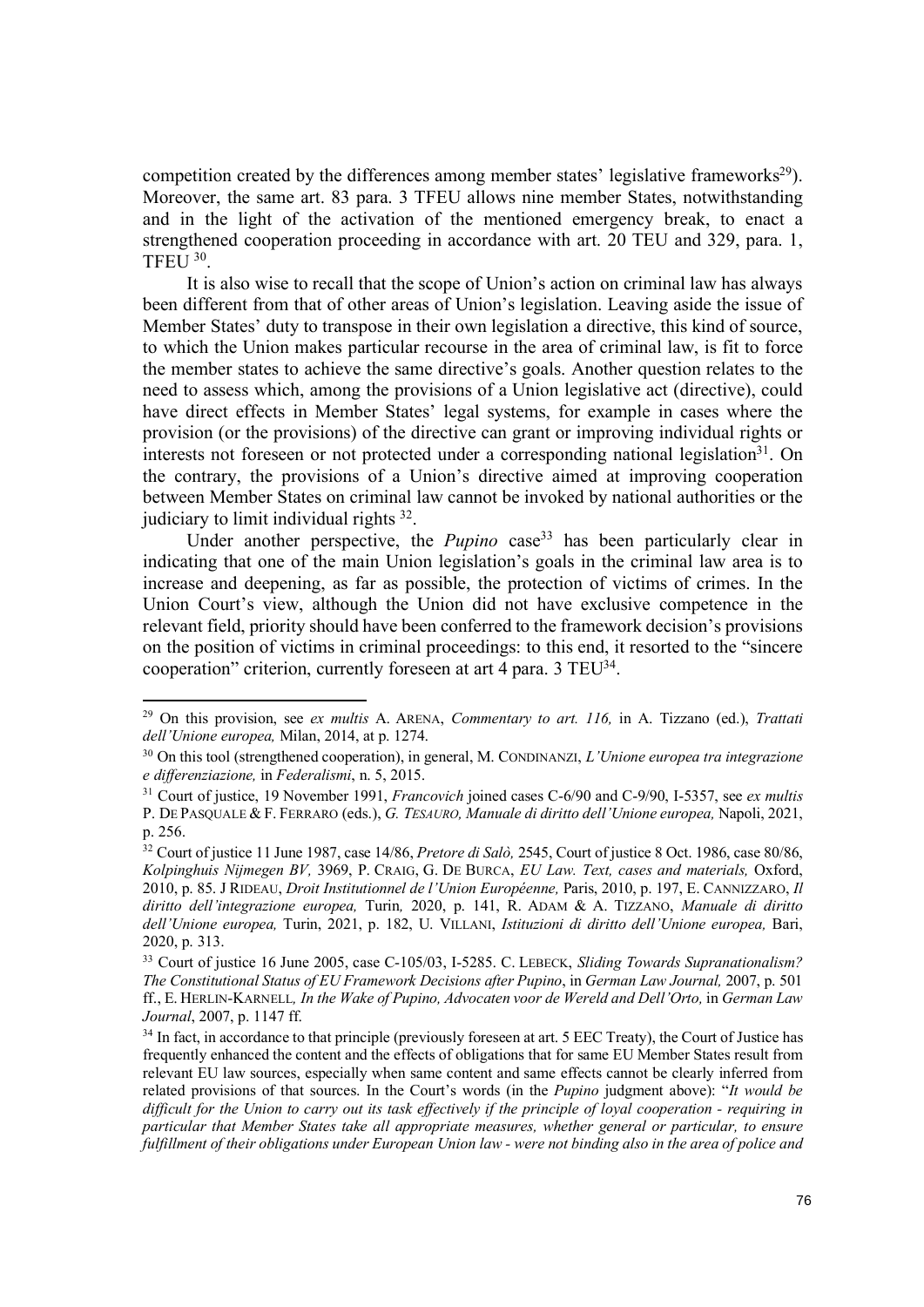In addition to the general principles of EU law, such as mentioned duty of sincere cooperation and subsidiarity principle, judicial cooperation in civil and criminal matters raises many questions relating to the protection of human rights, in particular when it comes considering the position of those accused or convicted of a crime<sup>35</sup>. Indeed, the main purpose of the European Arrest Warrant  $(EAW)^{36}$  is that of improving an effective prosecution through member states borders and inside the Union of the crimes listed in the same Framework decision establishing the EAW itself. The CJEU has acknowledged the chance for the Union's law to restrict some prerogatives enjoyed by individuals under national legislation, if such a limitation is aimed at improving the cooperation among judiciaries as it is pursued by the EAW itself<sup>37</sup>. In that case, the CJEU expressly examined the compatibility of the EAW system with fundamental rights, particularly in the light of the right to an effective judicial remedy and the right to fair trial set out in Articles 47 and 48(2) of the Charter of fundamental rights of the European Union (CFREU). In the CJEU's view, the right of an accused individual to appear in person at his/her trial is not absolute but, to some extent, can be disregarded. The Court further stated that the

*judicial cooperation in criminal matters, which is moreover entirely based on cooperation between the Member States and the institutions*". In conclusion, though concerning a specific source of EU law aimed at protecting particularly fragile individuals (such as the victims of crimes), the cited case gives us a sufficiently clear example of the role played by the Union's Court on those issues, explaining the juridical path that, though under some conditions, leads at giving precedence to the Union's aims and legislation over the national ones. For other similar cases, see Court of justice decisions of 3 May 2007, *Advocaten voor de Wereld VZW,* case C-303/05, ECLI:EU:C:2007:26; 28 June 2007*, Dell'Orto*, case C-467/05, ECLI:EU:C:2007:395; 12 July 2012, *Giovanardi,* case C-79/11, ECLI:EU:C:2012:448 and, more recently, of 16 July 2020, *Presidenza del Consiglio dei ministri (Italian government) v. BV,* case C-129/19, ECLI:EU:C:2020:566.

<sup>35</sup> In this context, one should not forget abovementioned *Taricco saga,* dealing with implementation of art. 325 TFEU on the protection of the Union's financial interests, Court of justice 8 September 2015, case C-105/14, *Taricco,* ECLI:EU:C:2015:555 and subsequent *revirement* under Court of justice, 5 December 2017, case C-42/17*, M.A.S. e M.B,* ECLI:EU:C:2017:936): *ex multis* C. AMALFITANO, *Da un'impunità di fatto ad un'imprescrittibilità di fatto della frode in materia di imposta sul valore aggiunto?*, in *Quaderni di SIDI Blog*, 2, 2015 p. 561; P. MORI, *Taricco II o del primato della Carta dei diritti fondamentali e delle tradizioni costituzionali comuni agli Stati membri,* in *DUE*, Osservatorio*,* Dec. 2017; R. MASTROIANNI, *La Corte costituzionale si rivolge alla Corte di giustizia in tema di "controlimiti": è vero dialogo?* in Federalismi*,* 2017, p. 2; L. GRADONI, *Il dialogo fra corti, per finta,* in *Quaderni SIDIBlog,* 2018, p. 5; D. GALLO, *La primazia del primato sull'efficacia (diretta?) nel diritto UE nella vicenda Taricco,* in *Quaderni SIDIBlog,* 2018, p. 48.

<sup>&</sup>lt;sup>36</sup> Council Framework Decision 2002/584/JHA of 13 June 2002 on the European arrest warrant and the surrender procedures between Member States (O.J. 2002 L 190, p. 1 ).

<sup>37</sup> Court of justice 26 February 2013, C-399/11, *Melloni,* ECLI:EU:C:2013:107; P. MORI, *Autonomia e primato della Carta dei diritti dell'Unione europea,* in G. Nesi & P. Gargiulo (eds.), *Luigi Ferrari Bravo. Il diritto internazionale come professione,* 2015, p. 169 ff. The Court of justice clarified that "*once a person convicted in absentia was aware, in due time, of the scheduled trial and was informed that a decision could be handed down if he did not appear for the trial or, being aware of the scheduled trial, gave a mandate to a legal counsellor to defend him at the trial, the executing judicial authority is required to surrender that person, with the result that it cannot make that surrender subject to there being an opportunity for a retrial of the case at which he is present in the issuing Member State*". Under Italian procedural law it is impossible to appeal against judgments *in absentia*: consequently, Mr. Melloni, who should have been rendered by the Spanish judiciaries to the Italian ones via an EAW adopted by the Spanish authorities, requested that the execution of the EAW be made conditional upon Italy's guaranteeing the possibility of appealing against that judgment.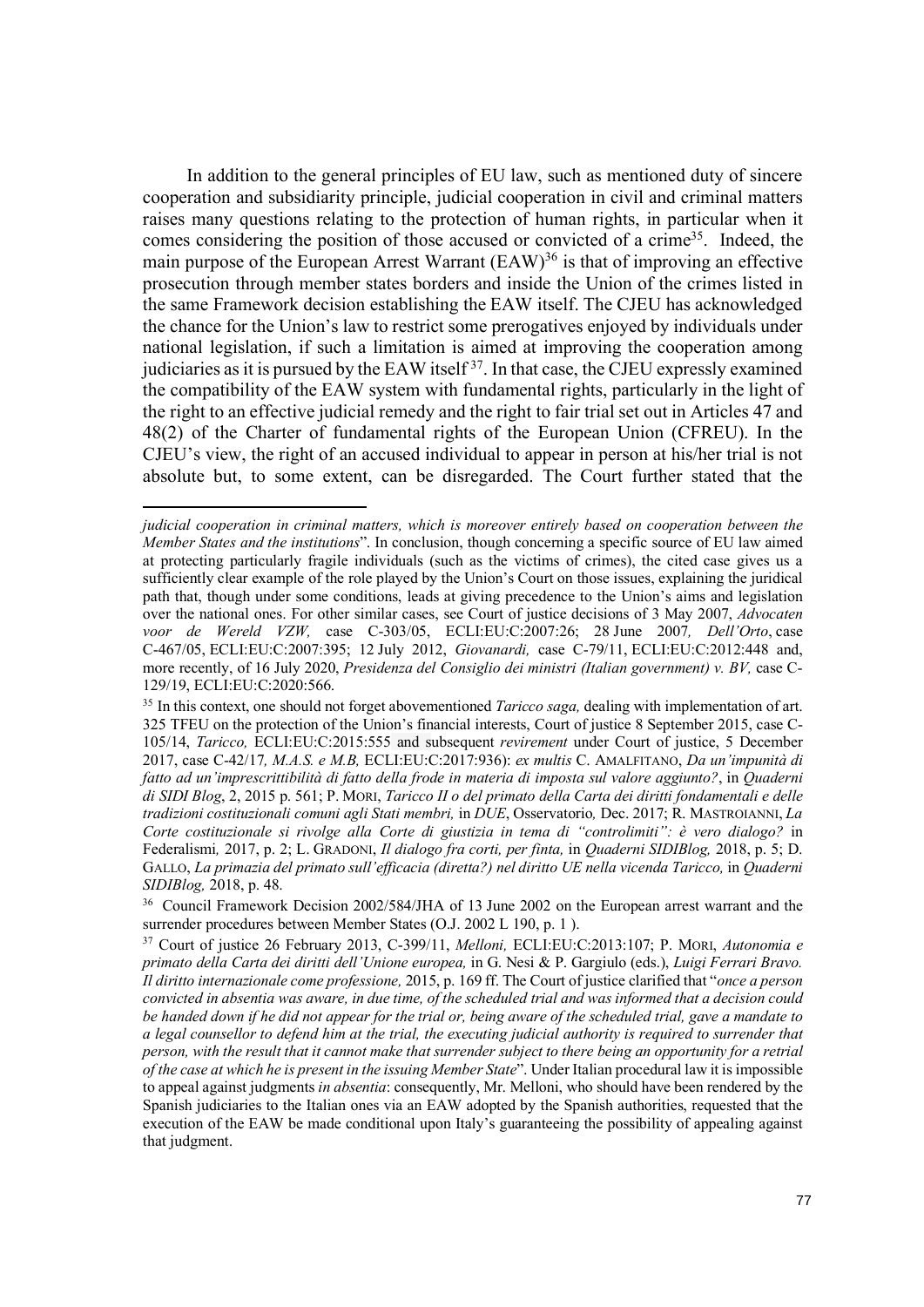objective of the Framework Decision on judgments *in absentia* was to enhance procedural rights whilst improving mutual recognition of judicial decisions between Member States. The main criticism on this decision lays on the fact that the Court compared some general requirements of Union's institutional framework – such as mutual trust between different national procedural systems and mutual recognition of decisions between different Member States' authorities/judiciaries (inspiring as such the EAW mechanism) – with some core procedural rights enshrined in the CFREU <sup>38</sup>. This rests among one of the crucial and most controversial aspects of current Union's law and integration process, also in the perspective of strengthening environmental protection in the Union's legal system: indeed, it should be envisaged the chance to include an environmental crime among criminal acts for which all existing procedural means such as the EAW shall be of essential support for an effective prosecution of the same crimes across the Union<sup>39</sup>.

# **3. Criminal law liability for infringement of environmental standards. The approach under directive 2008/99**

Directive 2008/99 requires that some common minimum standards be respected in the Union with the view of increasing effectiveness of investigations and prosecution of relevant crimes across the Member States: for this, the directive aims at improving mutual assistance and strengthening police and judicial cooperation between Member States.

<sup>&</sup>lt;sup>38</sup> This aspect has been re-examined and clarified further by the same Court in Luxembourg in a subsequent case, when, specifically on the *mutual trust* principle, the Court had the chance to clarify what follows: "*… the principle of mutual trust between the Member States is of fundamental importance in EU law, given that it allows an area without internal borders to be created and maintained* (…)*",* Opinion 2/13 of 18 December 2014, *accession of the EU to the ECHR*, ECLI:EU:C:2014:2454, at 191. Court of justice 15 October 2019, C-128/18, *Dorobantu,* ECLI:EU:C:2019:857 has dealt more in detail with the conditions allowing a review of a decision enacting the EAW across different EU member States (*ex multis,* N. LAZZERINI, *Gli obblighi in materia di protezione dei diritti fondamentali come limite all'esecuzione del mandato di arresto europeo: la sentenza Aranyosi e Căldăraru,* in *DUDI*, 2016, p*.* 445 ff.; S. MONTALDO, *A New Crack in the Wall of Mutual Recognition and Mutual Trust: Ne Bis in Idem and the Notion of Final Decision Determining the Merits of the Case*, in *EP*, 2016, p. 1183 ff.; V. CARLINO, G. MILANI, *To trust or not to trust? Fiducia e diritti fondamentali in tema di mandato d'arresto europeo e sistema comune di asilo,* in *Freedom Security and Justice European Legal Studies*, 2019, p. 64 ff.<br><sup>39</sup> On mutual trust in the AFSJ (inspired on the mutual recognition principle, as a general device of the

internal market, e.g., Court of justice, 20 February 1979, C-120/78, *Rewe-Zentral,* 649), see *ex multis* C. AMALFITANO, *Mandato d'arresto europeo: reciproco riconoscimento vs. diritti fondamentali? Note a margine delle sentenze Radu e Melloni della Corte di giustizia,* in *Diritto penale contemporaneo*, (dirittopenaleuomo.org); K. LENAERTS, *The Principle of Mutual Recognition in the Area of freedom, Security and Justice,* il Diritto dell'Unione europea, 2015, p. 525 ff.; P. MENGOZZI, *L'applicazione del principio di mutua fiducia e il suo bilanciamento con il rispetto dei diritti fondamentali in relazione allo spazio di libertà, sicurezza e giustizia,* in *Freedom Security and Justice European Legal Studies,* 2017, 2, p. 1 ff.; E. PISTOIA, *Lo status del principio di mutua fiducia nell'ordinamento dell'Unione secondo la giurisprudenza della Corte di giustizia. Qual è l'intruso,* in *Freedom Security and Justice European Legal Studies*, 2017, 3, p. 26 ff.; L. PANELLA, *Mandato di arresto europeo e protezione dei diritti umani: problemi irrisolti e "incoraggianti" sviluppi giurisprudenziali,* in *Freedom Security and Justice European Legal Studies,* 2017, 3 p. 5; F. MAIANI, A. MIGLIONICO, *One principle to rule them all? Anatomy of mutual trust in the law of the Area of Freedom, Security and Justice,* in *CMLR*, 2020, p. 7; S.A. BLOK, T. VAN DEN BRINK, *The Impact on National Sovereignty of Mutual Recognition in the AFSJ. Case-Study of the European Arrest Warrant,* in *German Law Review*, 2021, p. 45; L.S. ROSSI, *Fiducia reciproca e mandato d'arresto europeo. Il "salto nel buio e la rete di protezione,* in *Freedom Security and Justice European Legal Studies,* 2021, p. 1.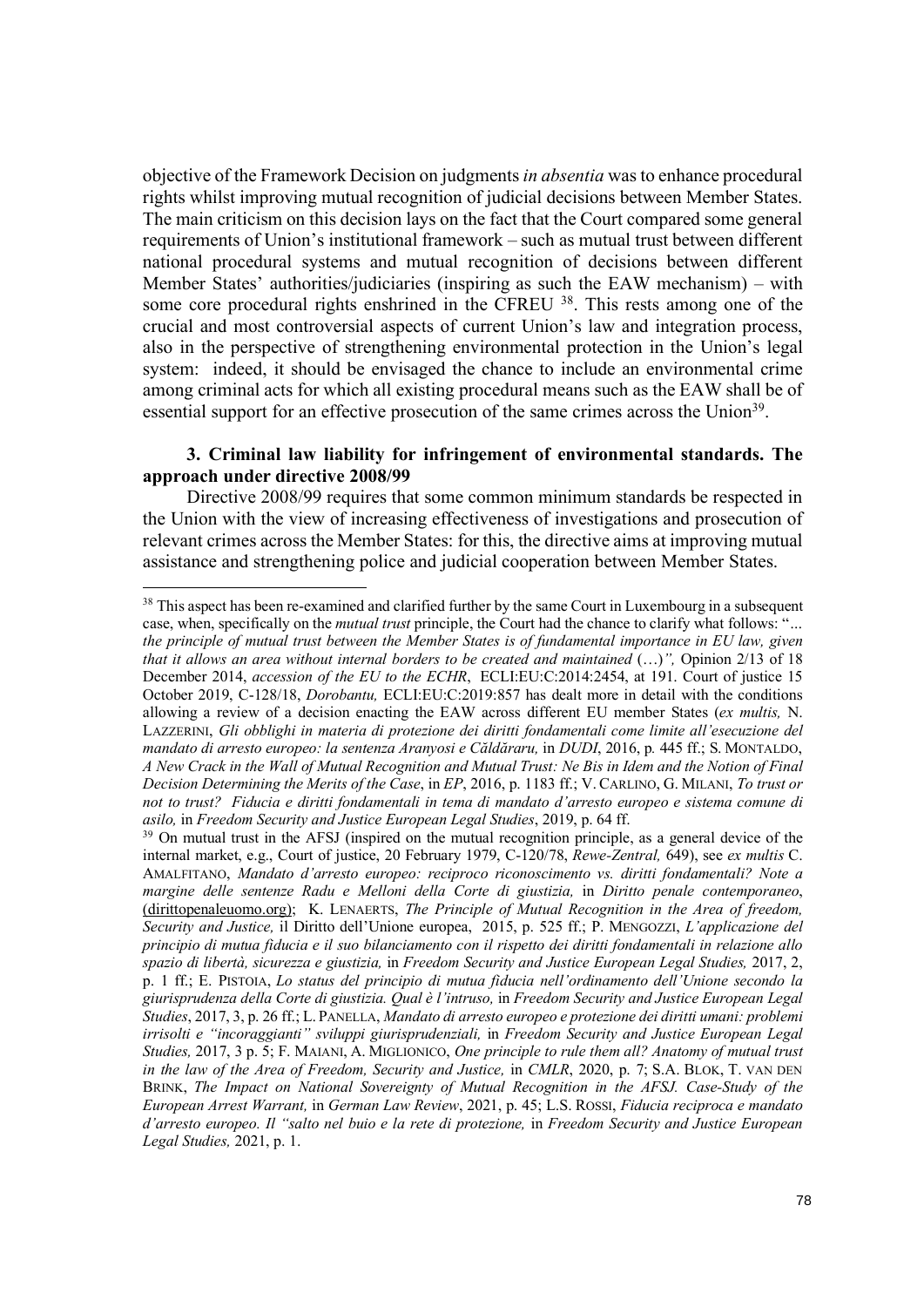To achieve these goals, the Directive moves along two lines: on the one hand, it specifies a series of "illicit" conducts to be penalized and, on the other, it presents legal persons' "criminal liability". Therefore, the directive provides a criminal liability as such, leaving no room for choice to the recipient States, regardless of the criminal law system where the same Directive should be transposed and implemented. In this perspective, the problem has arisen of compatibility between the criminal liability of legal persons and the criminal systems – such as the Italian one – that follow the *societas delinquere non potest* principle (e.g., the Italian Constitution under art. 27 first paragraph).

In the light of above general criteria, with the view that conducts pursued by the directive are apt to integrate a criminal offense, under current directive 2008/99, the coexistence of the following three main elements is required: *a)* the conduct infringed Union's legislation referred to in Annexes  $A^{40}$  and  $B^{41}$  of the same directive; *b*) the

<sup>40</sup> **Annex A:** *a)* discharge, emission or introduction of a quantity of materials or ionizing radiation into air, soil or water, which causes or is likely to cause death or serious injury to any person or substantial damage to the quality of air, the quality of soil or the quality of water, or to animals or plants; *b)* collection, transport, recovery or disposal of waste, including the supervision of such operations and the after-care of disposal sites, and including action taken as a dealer or a broker (waste management), which causes or is likely to cause death or serious injury to any person or substantial damage to the quality of air, the quality of soil or the quality of water, or to animals or plants; *c)* shipment of waste, where this activity falls within the scope of Article 2(35) of Regulation (EC) No 1013/2006 of the European Parliament and of the Council of 14 June 2006 on shipments of waste and is undertaken in a non-negligible quantity, whether executed in a single shipment or in several shipments which appear to be linked; *d*) operation of a plant in which a dangerous activity is carried out or in which dangerous substances or preparations are stored or used and which, outside the plant, causes or is likely to cause death or serious injury to any person or substantial damage to the quality of air, the quality of soil or the quality of water, or to animals or plants; *e)* production, processing, handling, use, holding, storage, transport, import, export or disposal of nuclear materials or other hazardous radioactive substances which causes or is likely to cause death or serious injury to any person or substantial damage to the quality of air, the quality of soil or the quality of water, or to animals or plants; *f)* killing, destruction, possession or taking of specimens of protected wild fauna or flora species, except for cases where the conduct concerns a negligible quantity of such specimens and has a negligible impact on the conservation status of the species; *g)* trading in specimens of protected wild fauna or flora species or parts or derivatives thereof, except for cases where the conduct concerns a negligible quantity of such specimens and has a negligible impact on the conservation status of the species; *h)* any conduct which causes the significant deterioration of a habitat within a protected site; *i)* production, importation, exportation, placing on the market or use of ozone-depleting substance.

<sup>41</sup> **Annex B** lists EU legislation adopted based on the Euratom Treaty, the violation of which constitutes an unlawful act pursuant to mentioned Article 2, letter a), point ii). Euratom, formerly EAEC, also assumes exclusive competence, with respect to the Member States, regarding controls concerning the prohibition of diverting the use of nuclear materials from the civil purposes to which they are intended by the Member States themselves. Rules on nuclear safety are contained in Chapter 3 of Title II of the Euratom Treaty. Articles 30 to 39 of this Treaty, in particular, define various concepts largely transferred to a detailed discipline: among these, Art. 30 Euratom on "minimum standards" (basic standards) requires the presence of maximum permitted doses compatible with an adequate level of wholesomeness, the maximum permitted levels of exposure to contamination, the fundamental principles concerning the health of workers and the community. Directive 2013/59/Euratom of 5 December 2013 establishing basic safety standards relating to protection against the dangers deriving from exposure to ionizing radiation, and repealing Directives 89/618 / Euratom, 90/641 / Euratom, 96/29 / Euratom, 97/43/ Euratom and 2003/122 / Euratom (OJEU of 17 January 2014, L 13). As regards the regulations concerning the ban on the marketing of radioactive products, see Reg. 3954/87 (which established the maximum admissible levels of radioactivity for food products and for animal feeds in case of abnormal levels of radioactivity following a nuclear accident or in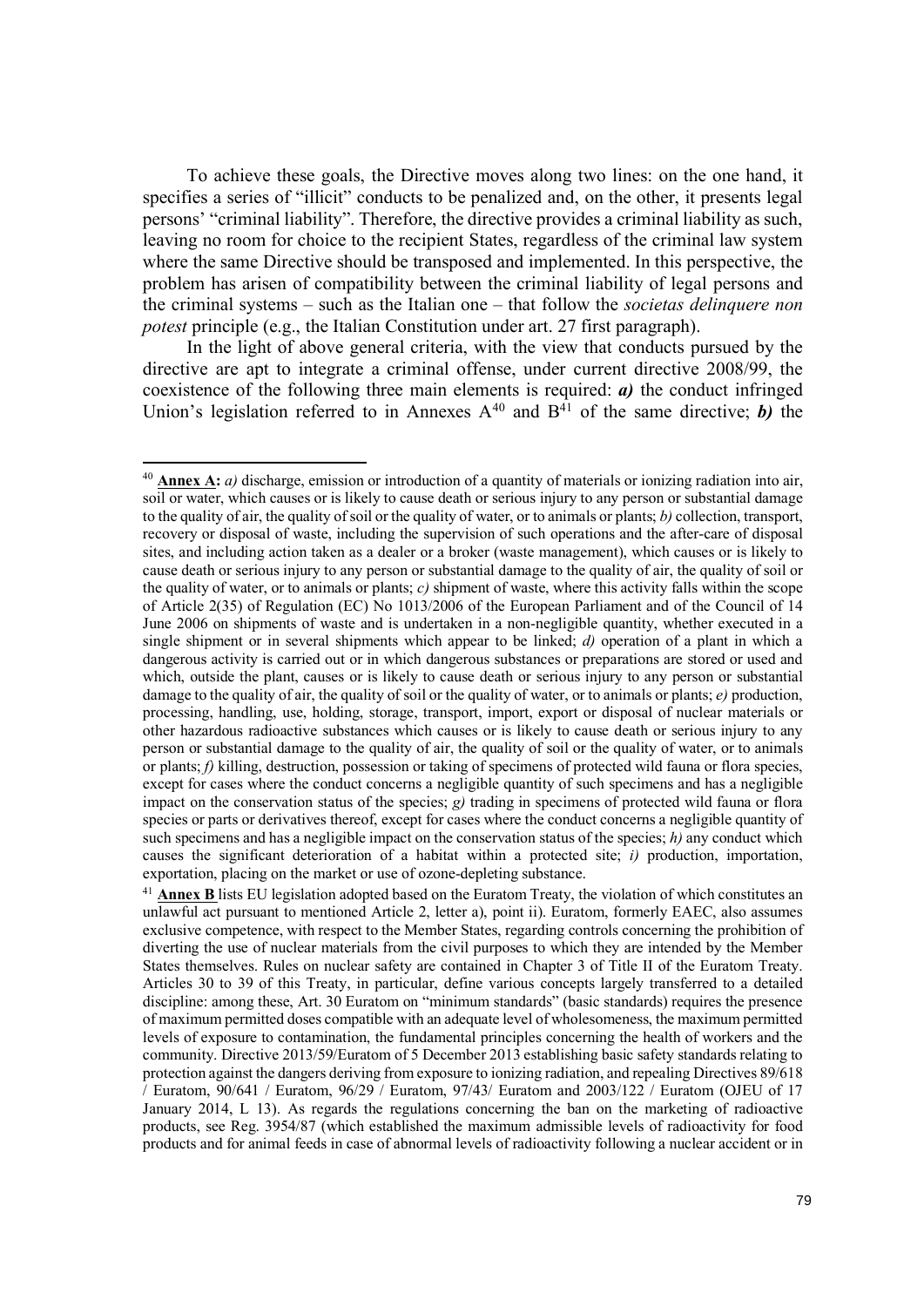psychological element is necessary for the completion of the crime, as such corresponding to a wilful misconduct or to negligence in the form of gross negligence; *c)* the acts must cause damage or determine a concrete danger.

The directive is consequently not addressed to "mere danger" crimes, but to crimes of concrete danger or damage, with the punishment extended (pursuant to article 4 of current Directive's wording) to anyone who takes part to the commission of that crime by way of instigation, aiding and abetting, and attempt. Under art. 6 of current directive's content, legal entities/corporations can be held responsible for the unlawful conduct (as set out in the directive) committed "to their advantage" by individuals who hold top positions within the same legal person, and, more precisely: "by any person who holds a prominent position within the legal person, individually or as part of an organ of the legal person, by virtue of: *a)* the power of representation of the legal person, *b)* the power to take decisions on behalf of the legal person, or *c)* the power to exercise control within the legal person" <sup>42</sup>.

Following the Directive's approach and reasoning, a responsibility (to which a Member State must attach specific criminal law significance) occurs also when there is a lack of surveillance or control by those indicated above, such as to allow the commission of a crime by a person put under authority. Therefore, a liability of an "active" kind can be affirmed for individuals in top positions, but the directive also foresees a "non-active" causality arising where the legal entity achieves an advantage from the criminal act indicated by the directive. Obviously, the legal person's responsibility does not prevent criminal action against individuals who may take part in many ways in the commission of the crime.

The core provision of the Directive rests in the general requirement (art. 5) that measures at the national level be effective, proportionate and dissuasive for the aim of fighting the different kinds of crimes listed therein. It must be firstly highlighted the lack, in the Union system, of any reference to the social aim of the criminal legislation as such, that is to say, the general criminal legislation's aim of "educating" criminals in the attempt of granting their social reintegration (art. 27 para. 3 Italian Constitution). Secondly, the lack of any specification (and the lack of any attribution of competence to the Union's institutions for that aim) on the true character of the related penalties (e.g., by indicating a minimum level of the highest penalty) was, in the 2008 directive's framework , based on the need to preserve a principle of *coherence* between the several legislations of EU member States, beside the still less developed institutional framework surrounding the Union's competence in the relevant field. It should not be forgotten, anyway, that the wide terminology employed in the same directive's current edition is consistent with the

any other case of radioactive emergency, O.J, 30 December 1987, L 371), see Court of justice, case C-70/88, *European Parliament v. Council*, I-4529, s. c. "*Chernobyl II".*

<sup>&</sup>lt;sup>42</sup> Under art. 2 of the directive a legal person is "any legal entity possessing this status under the applicable national law, with the exception of States or public institutions exercising public powers and public international organizations". As is known, the definition of a "company" under Union's law on the right of establishment (art. 49 TFEU) refers to legislation of the State where such entities have been firstly established (see under art. 54 TFEU), though conceding the chance for legal entities to create secondary establishment in another Union's member State provided that in such a case the same legal entity has a permanent presence in that second State and that it pursues "genuine economic activity" there ("secondary" establishment criterion, see Court of justice 9 March 1999, C-212/97, *Centros,* I-1459).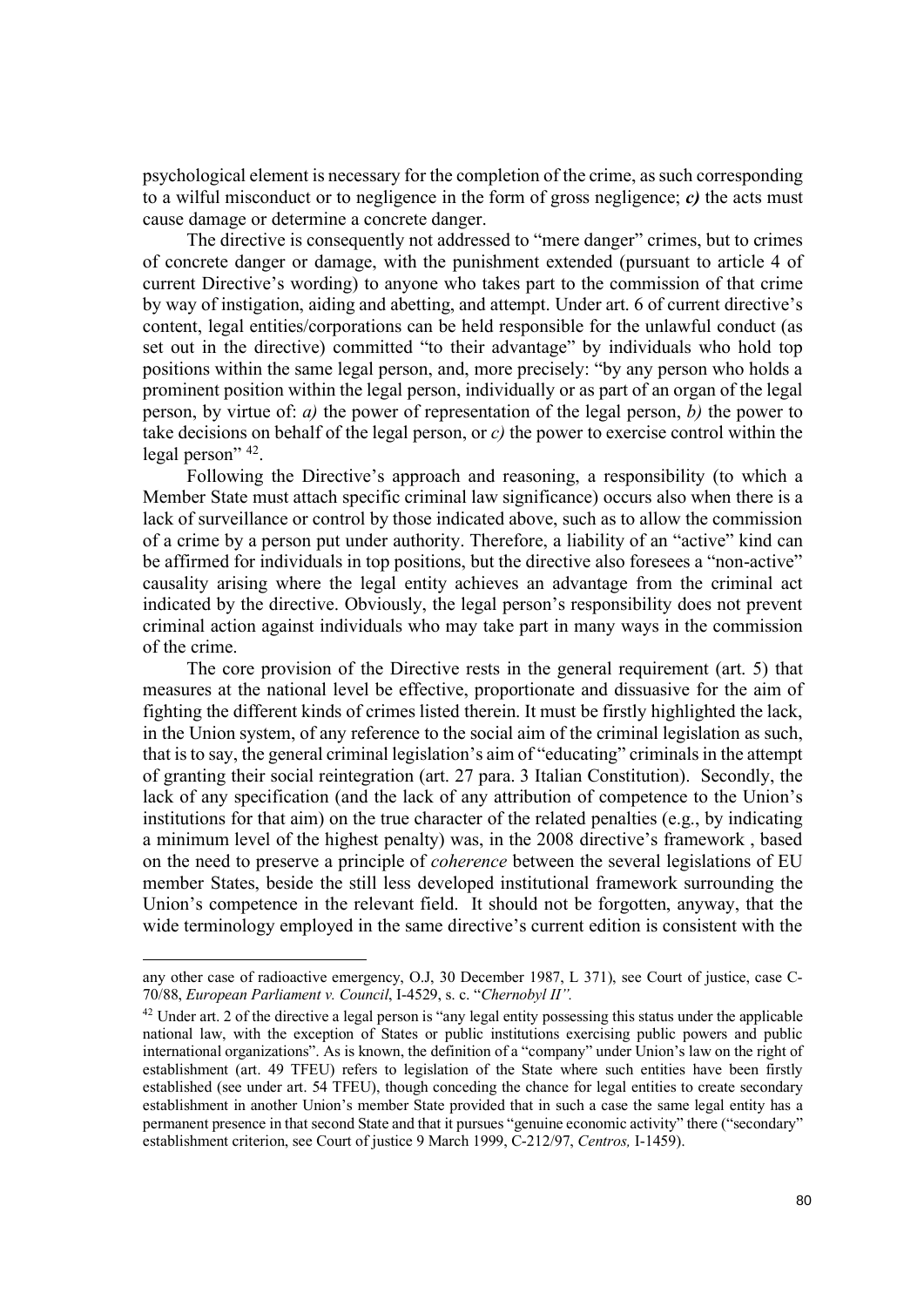general approach followed by the Union on criminal law matters ever since the Maastricht reforms. In fact, as already mentioned, the legal and institutional framework preceding the Lisbon Treaty did not favour the possibility for the Union to interfere with national competences in order to determine the sanctions and the related procedural means aimed at preventing and at condemning relevant environmental crimes 43.

Still, even in the same new legislative framework after the Lisbon's reforms, an act from the Union must be considered as "required" (see art. 82 para. 2 TFEU) or "essential" (art. 83 para. 2 TFEU), alternatively, when such an act is aimed at "aiding" mutual recognition of decisions or police cooperation for crimes with a trans-boundary dimension, and where the need arises to confer full efficacy to an already existing Union's legislation (such as that related to the protection of the environment) by means of legislative harmonization at the supranational level. Some relevant studies on the implementation of directive 2008/99 at the national level have however blamed the relatively strict margin of manoeuvre for the Union in this area. It has been proved, inter alia, that, though implementing the same directive, Member States keep significant differences among them, due to the "*undefined legal terms included in the definitions of the criminal offences, combined with the leeway given to Member States when it comes to the liability of legal persons"*44. For this reason, the same Commission has stressed the need for a common understanding of what a criminal conduct means for the sake of the same directive's aims and with the view of improving judicial cooperation across the Union.

Also, several general principles (e.g., precautionary principle and polluter pays principle, so-called PPP) are well established and shared under both international and Union law. In some cases, a debate between the General Court of the Union and the same CJEU has proved how such criteria could improve environmental protection at the level of the same Union: thereby, the need for a balance between the Aarhus Convention's provisions<sup>45</sup> and the EU Regulation 1367/2006<sup>46</sup> was raised by the Court of first instance (now, General Court of the Union) with reference to the possibility of reading art. 10 of the Regulation (restricting the review of individual decisions concerning the right for associations to access environmental information) in the light of broader art. 9 para. 3 of the Convention 47. Later, the Court of Justice of the EU rejected such broader reading

<sup>43</sup> C. AMALFITANO, *Commentary to article 83 TFEU,* in A. Tizzano (ed.), *Trattati dell'Unione europea,*  2014, in part. under p. 906.

<sup>44</sup> European Commission Staff Working Document of 28.10.2020, SEC (2020) 373 final – SWD (2020) 260 final, at page 43.

<sup>45</sup> in part., on Article 9(3) according to which "*(…) members of the public have access to administrative or judicial procedures to challenge acts and omissions by private persons and public authorities which contravene provisions of its national law relating to the environment"*. Convention of 25 June 1998, on Access to Information, Public Participation in Decision-making and Access to Justice in Environmental Matters "(ECE/CEP/43, 25 June 1998, United Nations Economic Commission for Europe).

<sup>46</sup> Regulation (EC) no. 1367/2006 of the European Parliament and of the Council, of 6 September 2006, on the application to Community institutions and bodies of the provisions of the Aarhus Convention on access to information, public participation in decision-making processes and access to justice in environmental matters (O.J. 25 September 2006 n. L 264) aimed at regulating the three pillars of the Aarhus Convention (access to information, participation in decisions-making, access to justice).

<sup>47</sup> General court 14 July 2012, *Vereniging Milieudefensie and Stichting Stop Luchtverontreiniging Utrecht v. European Commission*, T-396/09, ECLI:EU:T:2012:30.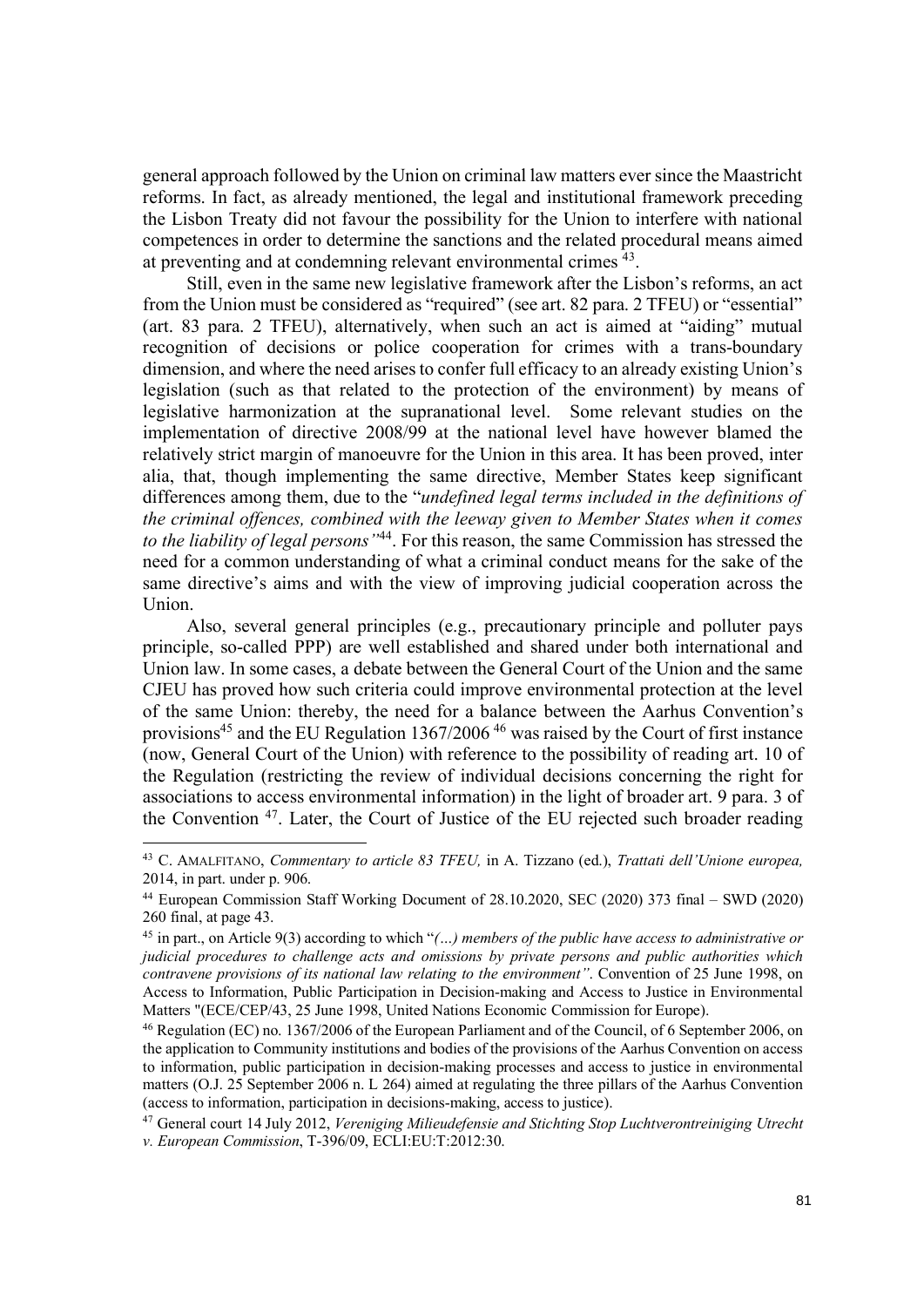from the lower judge48*.* However, against such a defensive reading of the CJEU, the Aarhus Convention Compliance Committee (ACCC) has clarified that the Union legislative framework must comply with the relevant international law obligations stemming from the Aahrus rules <sup>49</sup>. This proves, on the one hand, an increased awareness and readiness at both the international and the Union levels to improve environmental protection under mentioned general standards, and, on the other hand, the need to carefully consider if a stronger defence of such standards by means of, e.g., a strict liability, or even a true criminal liability, under the same Union's law would meet enough support at the level of each single government and political actor involved in the Union's decision-making process.

Even if the Union might make some progress, also thanks to the outcome of the political debate in the European Parliament (EP), the following specificities of the current Union competence for the definition of environmental crime should be considered, in accordance with the relevant treaty's provisions: *a)* under article 83 TFEU, the EP and the Council are put on an equal footing according to the legislative procedure applicable in this case, even though, under para. 2 of the same provision, the relevant act can be adopted also with the same legislative procedure (ordinary or special) followed to adopt the related harmonized act for which a criminal law tool at the Union's level would be required<sup>50</sup>: in both circumstances, as a general criterion, relevant views from

<sup>48</sup> Court of justice 13 January 2015, cases C-401/12 P, C-402/12 P, C-403/12, *Council and Others v. Vereniging Milieudefensie and Others*, ECLI:EU:C:2015, stating that article 9 Aarhus Convention *"(*…) *does not contain any unconditional and sufficiently precise obligation capable of directly regulating the legal position of individuals and therefore does not meet those conditions. It follows that that provision cannot be relied on before the EU judicature for the purposes of assessing the legality of [Article 10(1)] of Regulation No 1367/2006 on the application of the provisions of the Aarhus Convention to Community institutions and bodies";* see R. MASTROIANNI, *I limiti all'accesso del giudice dell'Unione per l'impugnazione di atti confliggenti con accordi internazionali: una nuova "fortress Europe"?,* in A. Tizzano (ed.), *Verso i 60 anni dai trattati di Roma. Stato e prospettive dell'Unione europea,* Torino, 2016, p. 179 ff.; N. NOTARO & M. PAGANO, *The Interplay of International and EU Environmental Law,* in I. Govaere & S. Garben (eds.), *The Interface between EU and International Law,* Oxford, 2019, p. 151 ff.

<sup>49</sup> See UN Economic and Social Council, Economic Commission for Europe, ECE/MP. PP/2/Add.8 2 April 2004, Decision I/7 Review of compliance adopted at the first meeting of the Parties held in Lucca, Italy, on 21-23 October 2002 establishing the ACCC. More recently, see *Findings and recommendations of the compliance committee with regard to communication ACCC/C/2008/32 concerning compliance by the European Union,* adopted by the ACCC on 17 March 2017, ACCC/C/2008/32 (EU). All data and documents available here: Compliance Committee | UNECE. See also the Council of the European Union decision (EU) 2017/1346 of 17 July 2017, *on the position to be adopted, on behalf of the European Union, at the sixth session of the Meeting of the Parties to the Aarhus Convention as regards compliance case ACCC/C/2008/32,* O.J. L 186 of 19 July 2017, p. 15.

 $50$  On this, it is wise to recall that art. 83 n .2 TFEU is drafted differently from art. 83 n.1 TFEU. While this last provision makes explicit reference to the ordinary legislative procedure, art. 83 para. 2 TFEU applies a "parallel" criterion in the light of which the legislative act (directive) will be adopted following the same legislative procedure (ordinary or special) followed for the adoption of the relevant act that reached the harmonization of the relevant substantial sector for which a criminal legislation is required. Considering the wide range of acts and areas of environmental protection covered by the 2008/99 directive, it seems quite reasonable and institutional caring the choice from the Commission of following the ordinary legislative procedure in this case (and considering how the same directive, in its current edition, had been adopted under the "co-decision" procedure, corresponding to the current ordinary legislative procedure, see articles 251 para. 1 ECT and art. 294 TFEU).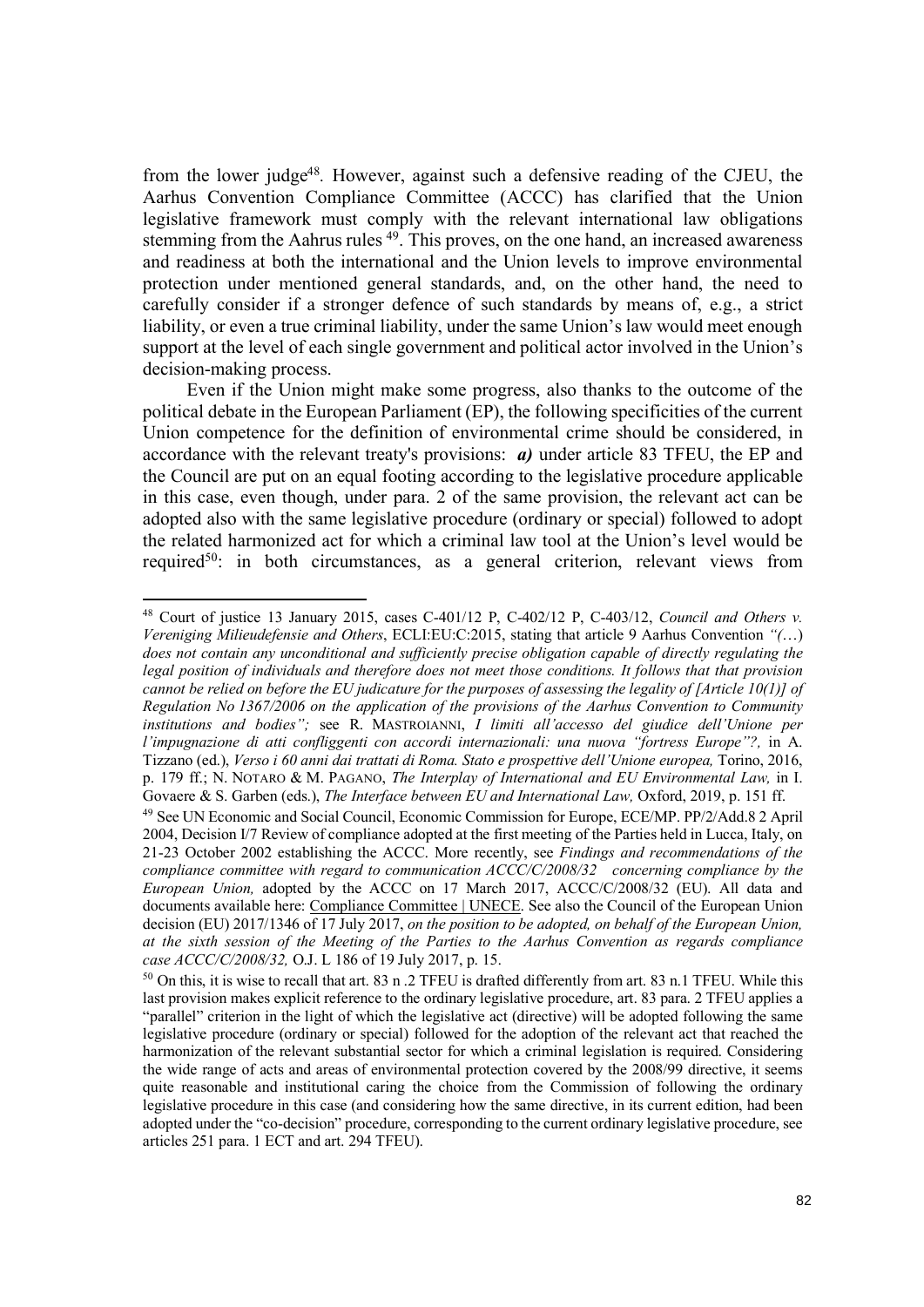governments, expressed in the Council, will have a definite function in the legislative proceeding; **b**) the Council, in the scenario under indent above, will adopt its decisions under the majority voting criterion  $51$ : this is obviously of some support to a shift proceeding in the same Council; *c)* same art. 83 TFEU foresees the chance for a member State of the Union to make recourse to an *emergency break*: in a worst-case scenario, this might lead to a substantial stalemate and negative outcome of the legislative proceeding as a whole. Under same art. 83 TFEU it is anyway foreseen the chance for some member States to initiate a strengthened cooperation on the topics of same legislative act that had not been approved in the Council: in this case, as already mentioned, if at least nine member states are in favor, the same cooperation might be considered as automatically authorized 52.

It should then be accurately pondered if at least the mentioned number of national governments (and related political representatives in the EP) would be ready to make recourse to a strengthened cooperation whenever an emergency brake proceeding had been successfully activated. For this, a selection should be made between, on one hand, a Union's act on *ecocide* inspired to a broader standard – such as the one indicated by the same International Court of Justice Advisory Opinion on the *Legality of The Use by a State of Nuclear Weapons* <sup>53</sup> – and, on the other hand, a Union's criminal act inspired to a strict liability criterion: the choice essentially depends on several factors, including the recent suggestions from the Commission supporting a review of same directive 2008/99 with the aim of reaching a common understanding on what a crime for environmental abuses (different from ecocide?) is or should be at the same Union level 54.

 $\overline{a}$ 

<sup>&</sup>lt;sup>51</sup> Indeed, it seems appropriate to underline that, in particular on environmental legislation, pursuant to art. 192 para. 1 TFEU, the ordinary legislative procedure is *lex generalis*, while, pursuant to art. 192 para. 2 TFEU, the special legislative procedure shall apply to some specific aspects of environmental policies (e.g., environmental issues involving energy policy objectives). This implies that, for the cases falling under this paragraph, the EP must be involved in order to express solely its opinion on the proposed legislative act previously adopted by the Council. However, as already mentioned above, the choice from the Commission to apply, in the case of the directive on environmental crimes, the "ordinary" legislative procedure is consistent also with the fact that both the current directive 2008/99 and the same new proposal under discussion, are aimed at qualifying as crimes several kinds of acts, with a diversified number of corresponding purposes to be pursued.

<sup>52</sup> M. CONDINANZI, *L'Unione europea tra integrazione e differenziazione,* in *Federalismi*, 5, 2015, p. 18 ff. <sup>53</sup> Advisory Opinion of 8 July 1996, *Legality of The Use by a State of Nuclear Weapons,* ICJ Reports 1996 when the ICJ affirmed a triple obligation for the State: 1) a *general obligation* to protect the environment against "widespread, long-term and severe" environmental damages, 2) a general ban to make recourse to methods and means of warfare apt at causing same abovementioned kind of damages, 3) a general ban to make recourse to same methods under previous point 2 by way of reprisals. See also ICJ Judgment of 25 September 1997, ICJ Reports 1997 s.c. *Gabčíkovo-Nagymaros* case. See also Judgment of 20 April 2010, *Pulp Mills on the River Uruguay,* ICJ Rep. 2010 p. 14. For some, the latter decision lacks consideration of pre-emptive aims pursued under the precautionary principle, particularly relevant in cases of envi"ronmental damages with trans-boundary character. For an overview on those and other relevant cases (with a specific focus on the environmental protection issues), see F. FRANCIONI, *Realism, Utopia and the Future of International Environmental Law,* European University Institute *Working Paper*, 11, 2012, F. FRANCIONI, C. BAKKER, *The Evolution of the Global Environmental System. Trends and Prospects in the EU and the US,* in F. Francioni & C. Bakker (eds.), *The EU, the US and the Global Climate Governance,*  New York, 2016, pp. 15 and 31.

<sup>54</sup> On this, let us refer to A. RIZZO*, In search of Ecocide under EU Law. The international context and EU law perspectives*, in *Freedom Security and Justice European Legal Studies*, 2021, p. 163.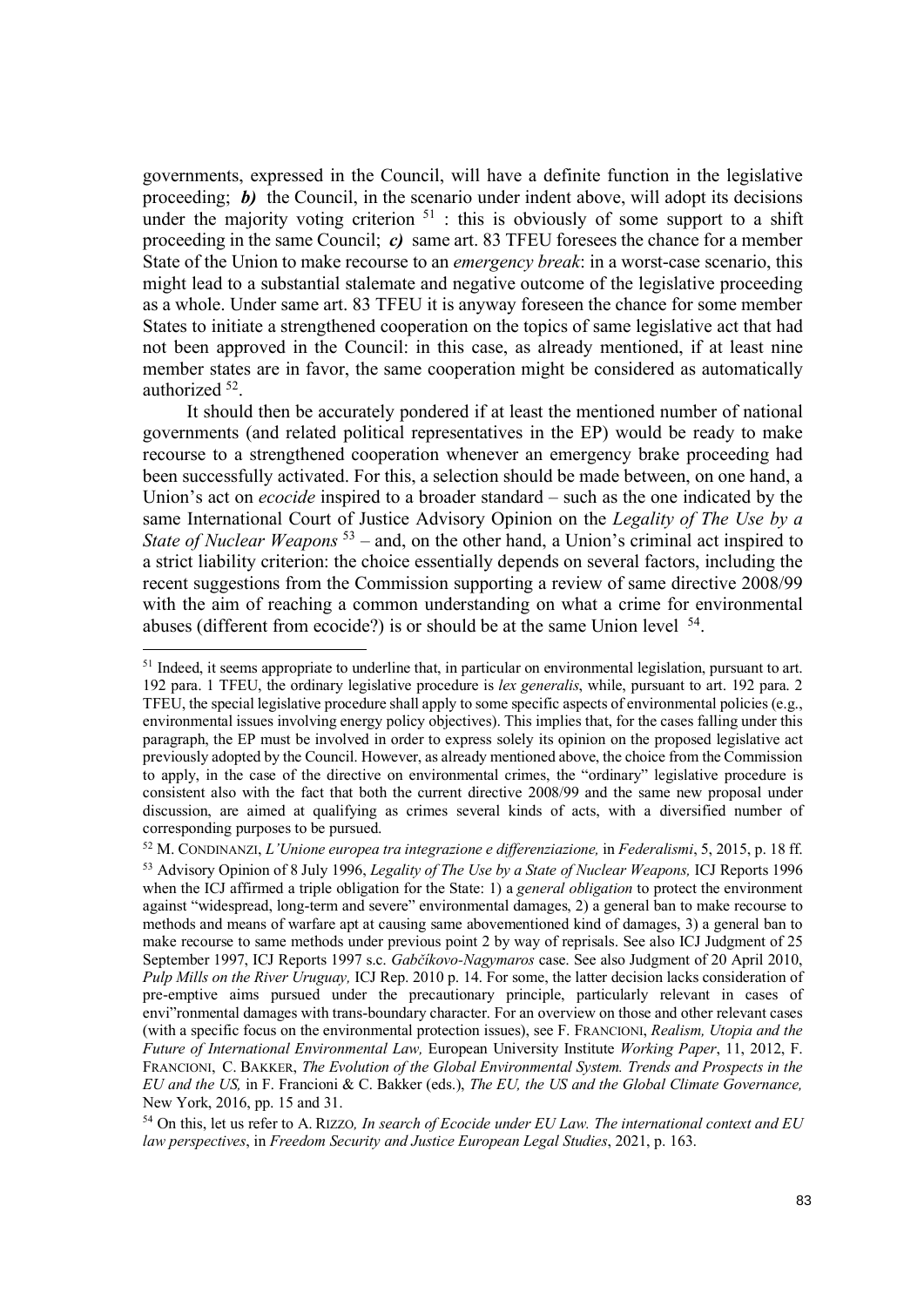While the reasoning above is aimed at grounding the still vague terminology employed in the current directive 2008/99 and with the view to assessing the relevant penalties' characters, it must be reckoned the fairly limited room left to the supranational level for the aim of compelling the Member States in an area (criminal law) that is apt as such to restrict some basic individual rights now affirmed in the same Charter of the fundamental rights of the European Union under the "Justice" chapter (e.g., Art. 49 dealing with legality and proportionality of crimes and penalties). This is among the reasons why in 2012 a group of experts <sup>55</sup> has been engaged to monitor the implementation via criminal law of some relevant Union's objectives, including, *inter alia,* the protection of the Union's financial interests (e.g., art. 325 TFEU): in this communication the Commission has acknowledged that the recourse to criminal law tools for the achievement of some relevant Union law objectives is not always required. Reference to the mentioned characters of the penalties foreseen under EU legislation ("effective, proportionate and dissuasive", beside the need to comply with general principles of proportionality and subsidiarity) is now a standard clause in the area of Union's criminal law.

# **4**. **The "new" approach under the Commission's proposal 2021**

The deadline for transposition of the Environmental Crime Directive into each Union member state's legal system was fixed on December 26, 2010, in order that each of those States could align its own legislative framework account taken of any potential or effective additional constraint stemming from same directive. In the meanwhile, some member states, such as Germany, had already adopted (before the same entry into force of 2008 directive) federal legislation amending their criminal laws with an environmental protection meaning56. However, again with specific regard to Germany, Directive 2008/99 was implemented in 2011. It seems wise to remind that, at that time, a lively debate concerned the entry into force of the Lisbon Treaty, with specific reference, inter alia, to judicial cooperation in criminal matters, and in the light of the restrictive German Constitutional Court reading on the Union competence in that field <sup>57</sup>.

On the concrete effects of the 2008 directive, one should not underestimate how the concept of 'waste' in Articles 3(b) and 3(c) of current text comprises shipment of several kinds of wastes, but Article 3(c) specifically addresses import and export of particularly hazardous wastes only<sup>58</sup>, giving rise to a well-defined and specific kind of criminal

<sup>55</sup> Commission Decision of 21 February 2012 on setting up the expert group on EU criminal policy, O.J. C 53, of 23.2.2012, p. 9.

<sup>56</sup> German Criminal Code (Strafrechtsanderungsgesetz (StSG)) of July 1980, reformed by the 31 StAG of 1 November 1994.

<sup>57</sup> This is the well-known "*Lissabon-Urteil*", BVerfG, Judgment of the Second Senate of 30 June 2009 - 2 BvE 2/08 -, paras. 1-421, https://www.bundesverfassungsgericht.de/e/es20090630\_2bve000208en.html , see in part. under para. 252 ff. ("*Particularly sensitive for the ability of a constitutional State to democratically shape itself are decisions on substantive and formal criminal law …"*). On this, see, with further details, S. SINA, *Fighting Environmental Crime in Germany: A Country Report*, Study in the framework of the EFFACE research project, Berlin: Ecologic Institute, 2015 ff.

<sup>58</sup> Indeed, this provision refers to art. 2 (35) of regulation 1013/2006 on shipment of wastes (O.J., L 190 of 12.7.2006, p. 1), relating specifically to "illegal shipment" as particularly serious cases of shipment of related wastes.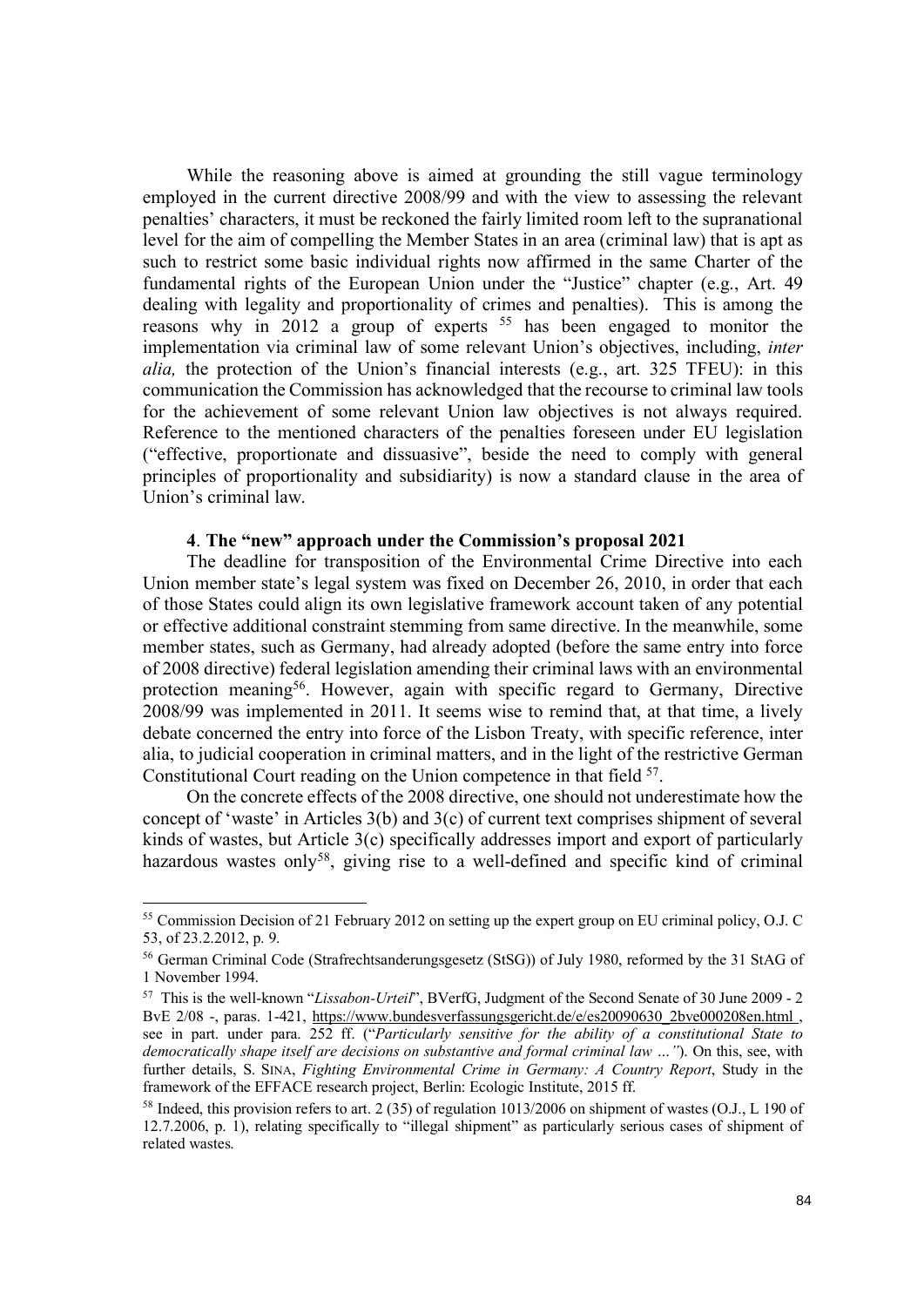behavior. This pre-defined approach at the Union's level, though making recourse to a broad wording, has met an extremely differentiated implementation at the Member states' levels. As an example, in spite of the more strict requirement from the Directive on the need to have a detailed list of "waste management" activities potentially entailing crimes (in fact, under art. 3 b of the directive, reference should be made to several kinds of criminal acts, that is to say, collection, transport, recovery or disposal of waste, including the supervision of such operations and the after-care disposal sites, and including action taken as a dealer or broker), the Austrian legislator preferred recourse to a wider wording such as 'waste collector' as an all-encompassing concept potentially including more specific actions like those put forward by, e.g., "a dealer or a broker"  $^{59}$ .

Another stark example of the diversity in approaches at the national levels in implementing the 2008 directive is also given by the manner into which, e.g., Italy has implemented fight to crimes indicated under art. 3(f) (crimes perpetrated by means of hunting activities) with very low fines (not more than 4000 euros) or maximum prison sentence (no higher than 6 months, while trafficking in wild or protected animal species under art. 3 g) of current 2008/99 Directive should be sanctioned with a maxim level sanction of 200.000 Euros and a maximum imprisonment sanction of 2 years<sup>60</sup>).

Even more evidently, discrepancies between Union's Member States relate to legal persons' (companies) criminal liability. In this context, apart from more general already mentioned issues under the relevant Italian constitutional rules confirming the "personal" character of criminal law liability (as such not attributable to legal entities), some have stressed the inconsistencies related to the need that a crime, in order to be attributable to a legal person, should be committed wilfully (and directly) for the benefit of that same legal entity, while most criminal acts in the relevant area (protection of the environment) are committed at fault or under a negligent conduct, mainly when concerning corporations' activities<sup>61</sup>. Moreover, under current Italian criminal code following the wide reforms under legislative decree n. 68 of 2015<sup>62</sup>, some have raised criticisms on the reference, in that source, to the overly indistinct term "*abusività*", concerning as such the relevant criminal behaviour's feature: according to this doctrinal view, such wording is inconsistent with the fact that, under Italian criminal law, environmental crimes are meant as "harm" crimes, that is to say, crimes that must be considered with reference to their

<sup>59</sup> R. PEREIRA*, Towards Effective Implementation of the EU Environmental Crime Directive? The Case of Illegal Waste Management and Trafficking Offences*, Review of European, Comparative and International Environmental Law, 2017, pp. 147-162, open access document downloaded from ORCA (Online Research@Cardiff), Cardiff University's institutional repository: http://orca.cf.ac.uk/101755/ .

<sup>60</sup> European Commission SWD (2020) 259 fin., 28.10.2020, tables 7 and 8 at pp. 31, 32.

<sup>61</sup> L. SIRACUSA, *L'attuazione della direttiva europea sulla tutela dell'ambiente tramite il diritto penale*,

<sup>&</sup>lt;sup>62</sup> For the relevant Italian legislation, see art. 25-*undecies* legislative decree 7 July 2011, n. 121, *reforming* previous legislative decree 8 June 2001 n. 231 and transposing mentioned Directive 2008/99. Through subsequent legislative decree n. 68 of 2015, several Italian criminal code provisions have been inserted such as, inter alia, 452 bis (environmental harm), art. 452 quater (environmental disaster), 452 sexies (association for environmental criminal intent or behaviours, so called *ecomafie*), 452 octies (trafficking of radioactive materials.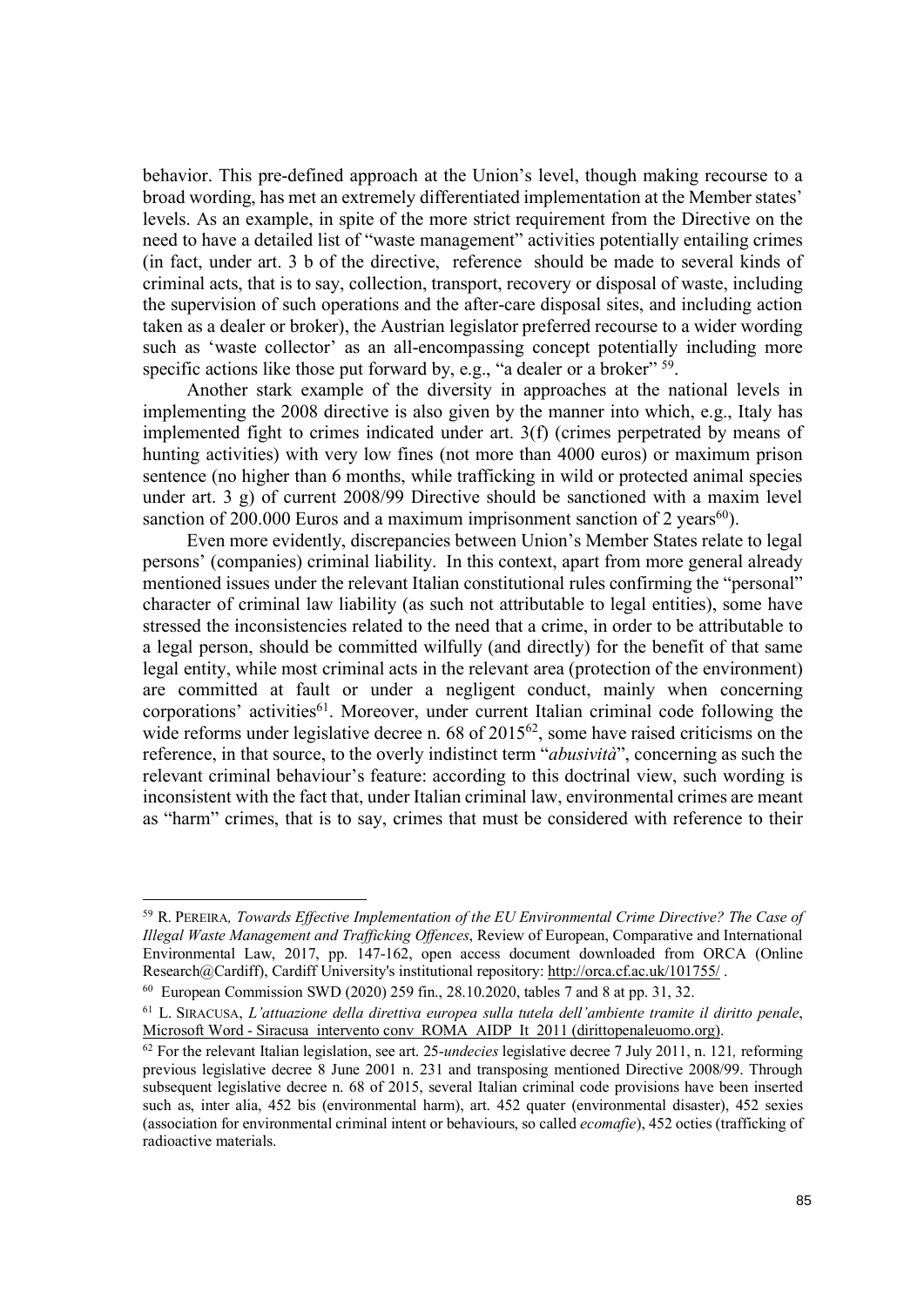concrete negative outcomes on the related goods to be protected, while abusiveness refers to a much wider character of one criminal act  $^{63}$ .

Under another point of view, according to the Italian legislative decree 8 June 2001 n. 231 as reformed, approach of Italy specifically to the legal persons' criminal liability for environmental crimes is inspired to the same precautionary criterion internationally accepted in order to bring interested stakeholders (and potential infringers of same relevant legislation on environmental requirements for enterprises) under compliance with these requirements: for this reason, one should not underestimate the standardisation of best practices specifically referred to preventive aims (Best Available Techniques, *BAT* tools) applicable in the private sector, such as the ISO 14001<sup>64</sup>.

In this context, the European Parliament has more recently stressed the high relevance of legal persons in the context of the fight against environmental crimes: in particular, the EP has emphasized the need that legislative tools on environmental protection in the broadest sense be equipped with the view of covering the several kinds of responsibilities potentially or in fact pending on corporations. Because of this, the EP recalls, inter alia, that "(…) *the Environmental liability directive (ELD) might be aligned with civil liability legislation for corporate boards in cases where a causal link can be established between a corporate board's action or failure to act and environmental damage as defined in the same ELD, including where such damage results from polluting activities carried out to maximise the profit of the company and increase the bonuses of its member*"65*.*

The too wide margin left by the 2008 directive was also emphasized by the lack of any monitoring activity by means of infringement proceedings enacted by the European Commission. However, this has inevitably led to recent criticisms by the Brussels executive on the aforementioned strong fragmentation in the implementation of the directive at national level. In the same new directive proposal, the Commission (see at page 6) recalls how organised crime had increased its criminal behaviours specifically in the area of illegal trafficking of waste. The same Commission also submits several references to most recent studies and reports, including some from the Court of auditors of the Union on the use of CAP (common agricultural policy) funds in the light of sustainable water use in agriculture, proving the still poor effectiveness of

<sup>63</sup> While the parliamentary works in Italy used a more precise, but less concise, wording, e.g., "*violazione di disposizioni legislative, regolamentari o amministrative specificamente poste a tutela dell'ambiente e la cui inosservanza costituisce di per sé illecito amministrativo o penale*" (transl. *violation of laws, regulations or administrative provisions specifically aimed at protecting the environment and failure to comply with which constitutes in itself an administrative or criminal offense).* On those specific critical remarks, C. MELZI D'ERIL, *L'inquinamento ambientale a tre anni dall'entrata in vigore,* in *Diritto penale contemporaneo*, 2018 pp. 35-56 in part. at p. 42.

<sup>64</sup> E. BIRRITTERI, *La responsabilità da reati ambientali degli enti collettivi: profili dogmatici e tecniche di prevenzione,* in *Diritto penale contemporaneo*, n. 1, 2021, pp. 290 ff., (see in part. at p. 303).

<sup>65</sup> P9\_TA (2021)0259 *Liability of companies for environmental damage European Parliament resolution of 20 May 2021 on the liability of companies for environmental damage* (2020/2027(INI)) at 41. See Directive 2004/35/CE of the European Parliament and of the Council of 21 April 2004 on environmental liability with regard to the prevention and remedying of environmental damage OJ L 143 of 30.4.2004, p. 5. Specifically, on ELD, see recently A. RIZZO*, In search of Ecocide under EU Law. The international context and EU law perspectives*, *Freedom Security and Justice European Legal Studies*, 2021, at p. 186 and relevant quoted literature.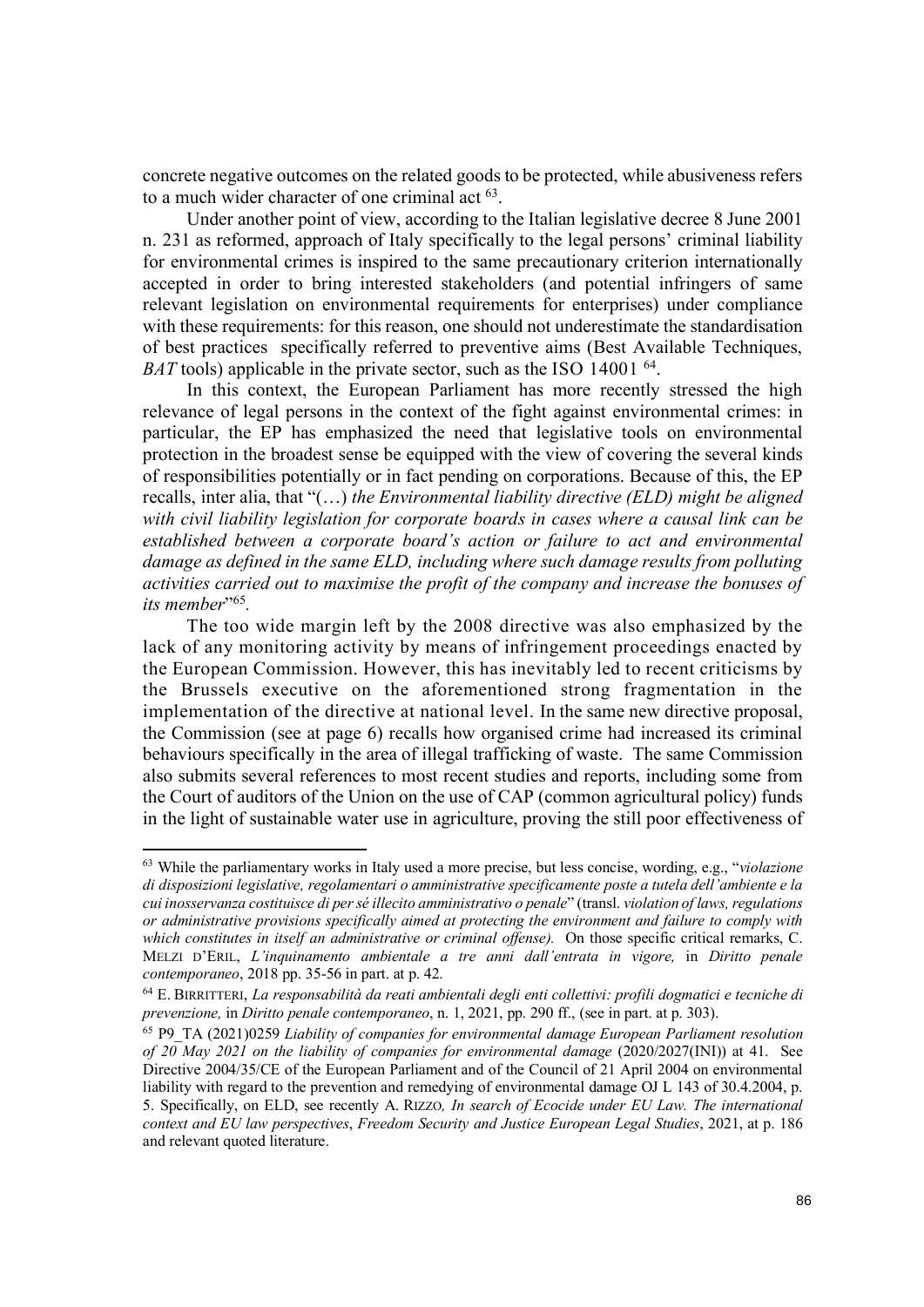administrative sanctions for environmental protection. On the "preventive" side of the protection in question, the same Commission stresses the lack of effective sanctions to developers who do not implement impact assessment procedures in accordance with relevant EU legislation<sup>66</sup>. In the sense of the precautionary meaning of environmental protection, the Commission recalls that the relevant legislation of the Union on Industrial emissions, including those with high risk for human health, involve aims of both strict environmental and human health protection, whose breach is apt at putting severely at stake vast areas and populations across and even beyond Union's borders.

In the light of the above criticisms, the Commission has submitted some alternatives regarding, inter alia, the listing of criminal behaviours and types of sanctions to be attached to such criminal behaviours under same directive's scope (on this, some comments are provided in our concluding remarks in this paper).

With regards to the listing of the relevant behaviours, the new Commission proposal provides for an "autonomous" definition of such behaviours and refers to sectoral legislation in general terms, removing relevant annexes (see above). Acting this way, the Commission aims at launching a true Union's competence specifically on crimes infringing the Union's interests (art. 83 n. 2 TFEU, the specific legal basis proposed in order to amend directive 2008/99).

In this context, one should not forget, as already mentioned, the strict application of the subsidiarity principle in the relevant field of judicial cooperation on criminal law. Under due consideration of subsidiarity, reflections are suggested on the different approach followed under Union law by comparison with the national approaches on those matters. Indeed, the intrinsic character of Union's competence on criminal law (both substantial and procedural) makes subsidiarity peculiarly relevant.

The effort on the way to the abovementioned disconnection under subsidiarity principle is particularly proved in the proposal of a new directive, whose article 3 n. 1 identifies a list of "crimes" committed under a wilful conduct. Serious negligence (art. 3 n. 2) shall be considered not for all of the many criminal acts listed therein. For instance, under the proposed directive, some acts give rise to an only strict criminal liability when dealing with killing, destruction etc. of wild fauna specimen (art. 3 n. 1, l)) or for acts causing deterioration of habitat (art. 3 n. 1, o)): consequently, the proposed directive, in such cases, only addresses a wilful act by an offender under the meaning of previous art. 3 n. 1.

For some of the many criminal acts, the proposal admits a series of elements potentially weakening their criminal content (the baseline condition of the affected environment or the intrinsic character of the damage e.g., if long-lasting, severe or reversible, see art. 3 para. 3): again, peculiar gravity qualifies acts against wild fauna (exception made for acts concerning the "introduction or spread of invasive alien species of Union concern" under art. 3 n. 1, p)) and, in such cases, none of those "moderating" elements are applicable.

<sup>66</sup> Directive 2014/52/EU of the European Parliament and of the Council of 16 April 2014 amending Directive 2011/92/EU on the assessment of the effects of certain public and private projects on the environment Text with EEA relevance O.J. L 124 of 25.4.2014, p. 1.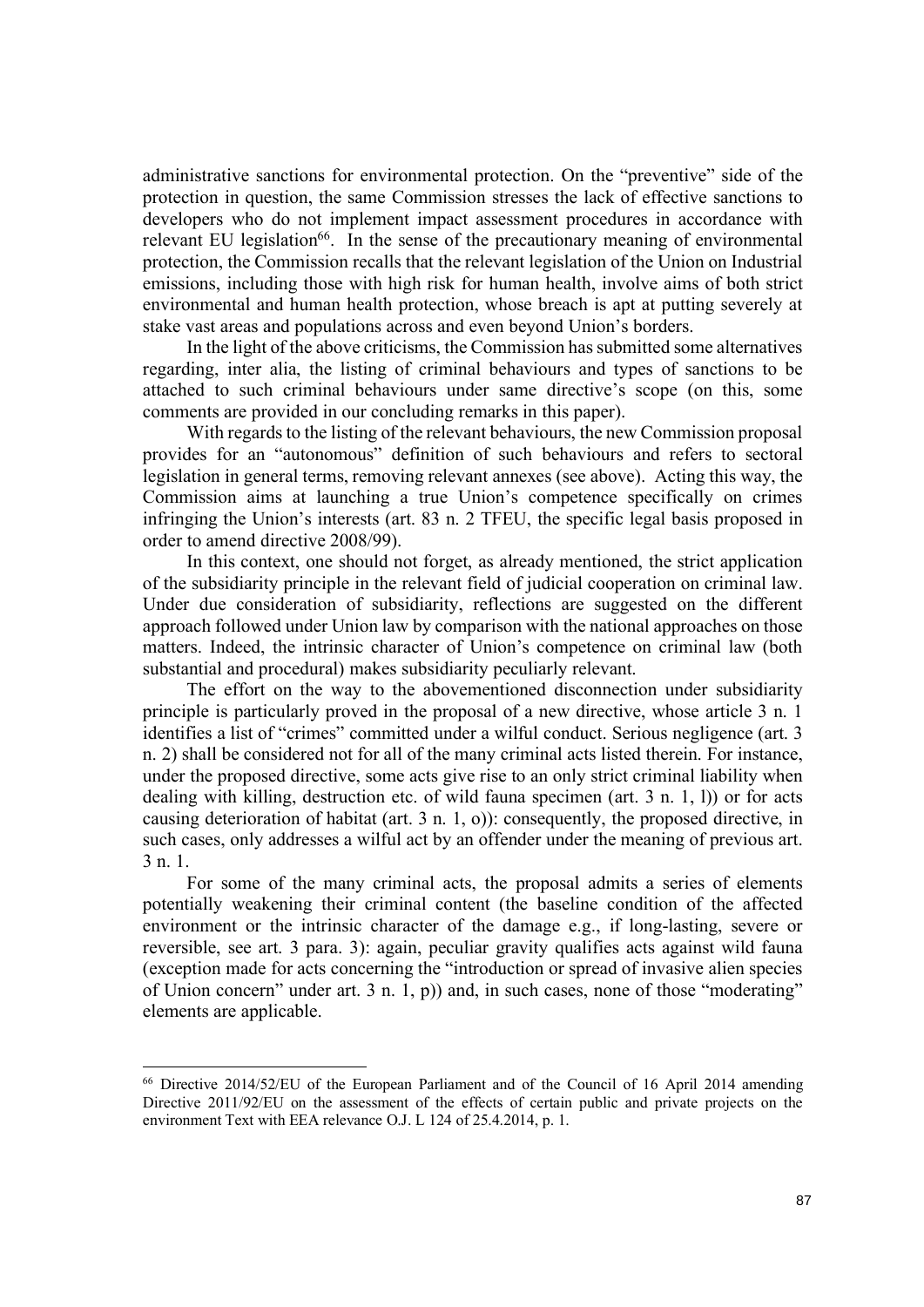According to art. 3 n. 4 of the new proposal, Member States shall have a duty to make it clear that some specific elements (e.g., the kind of activity to be performed and the related authorisations required to perform it) are considered for the sake of assessing the scale of dangerousness of an activity. This requirement means that no legislative source, be it national or supranational, can give criminal significance to an activity without a clear reasoning for such a qualification.

On the same direction of granting "lawfulness" to the qualification of an act as a crime, the proposal requires that Member States specify, at least for some acts (e.g., timber production made from illegally harvested woods, if not of a negligible quantity, art. 3 n. 1, n)), some elements such as the number of items harmed, the likely excessing relevant thresholds, values or other mandatory parameters, the cost of restoration of the related damages (art. 3 n. 5).

Under article 4, the proposed directive requires that any attempt to commit most of the acts under art. 3 n.1 be prosecuted as a crime under national legislations: this provision mirrors the definition of crimes committed (even just) neglectfully under art. 3 n. 2.

As far as penalties are concerned, the proposal follows the concept of current directive 2008/99, that is to say, the need that penalties be effective, proportionate and dissuasive. However, by comparison with the text currently in force, the new proposal goes further with additional obligations on Member States, such as the duty to specify the minimum of the major (maxima) sanction applicable to the relevant crimes: this lack of precision is consistent with the extent of Union's competence under art. 83 n. 2 TFEU, considering how the same Union lacks "full" harmonization capacity in particular as far as the content of related criminal penalties is concerned 67.

As far as legal persons are concerned, the proposed directive imposes liability for both persons with "leading positions" within the same legal person and the company as such (art 6). Keeping previous wide wording, the same proposal goes however further in requiring certain thresholds for fines related to the different kinds of crimes listed under article 3 n. 1 (art. 7). This might be of interest for criminal law scholars, as it indeed deepens Union legislation's scope in the direction of addressing specifically national legislators on the way of defining the basic relevant penalties' requirements that should not be infringed at the national level. Moreover, this supports the depiction of an autonomous Union's competence in this area of criminal law, in compliance with same art. 83 n. 2 TFEU aims.

<sup>67</sup> P. ASP, *The substantive criminal law competence of the EU,* Stiftelsen Skrifter utgivna av Juridiska fakulteten vid Stockholms universitet, 2012, in part. pp. 125-126. For a more evolutionary reading, H. SETZGER, *The Harmonisation of Criminal Sanctions in the European Union. A New Approach*, in *Eucrim*, 2019, n. 2, p. 115, see under p. 118: "*Although the Member States are granted a wide "filling discretion", their leeway is not without limits. Whenever a specific legal act aiming at the harmonisation of criminal sanctions is implemented, the Court of Justice of the EU retains a certain degree of control power if the European Commission triggers infringement proceedings according to Art. 258 TFEU".* Last mentioned provision relates notoriously to infringement proceedings that the European Commission is entitled to enact for cases where any Union member State infringes Union law obligations. It seems quite reasonable to believe that, among other goals, current Commission's legislative proposal aims at enhancing the monitoring on the national authorities' discretion in the transposition/implementation of same directive, and in particular for those directive's provisions related to the characters of mentioned criminal penalties (also in accordance with general Court of justice approach on this, see judgment of 13 Sept. 2006, case C-176/03, I-7879, and notwithstanding the stricter wording in current treaty's text).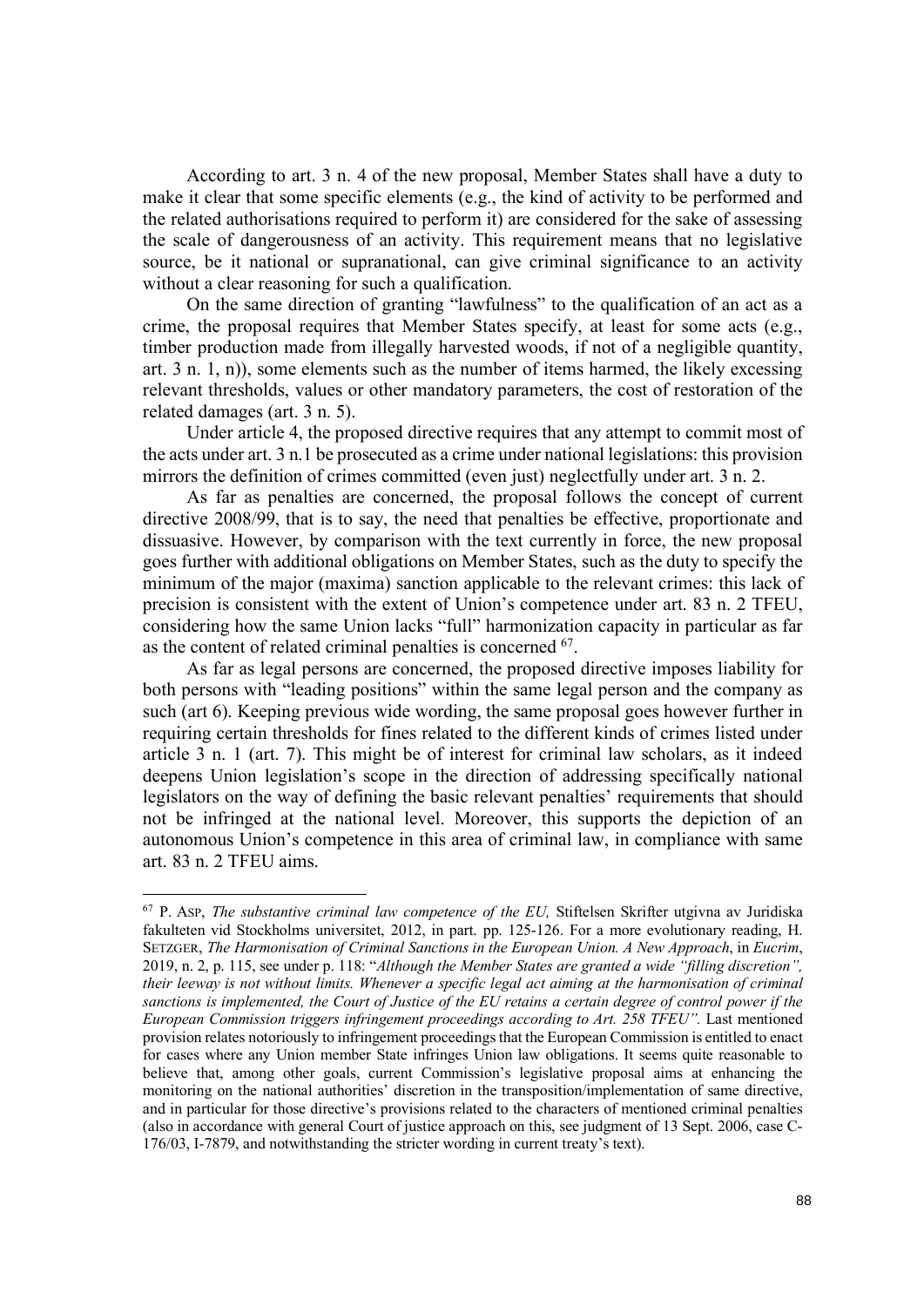Comparable "integration" aims stem from the provision (art. 11) related to limitation periods for both investigative and enforcement activities of national authorities and judiciaries.

Even more interestingly, but in coherence with the new "Union-centric" approach under article 83 n. 2 TFEU, the proposed directive foresees (art. 12 n. 2) that each Member State informs the Commission whenever it aims at extending its jurisdiction for crimes committed in a different member State, when such crimes *a)* are committed for the benefit of legal persons established in that same requiring Member State, *b)* are committed against any national of the same demanding Member State, *c)* have caused severe risks for the environment of the demanding State. Moreover, the same provision foresees that in such situations Eurojust<sup>68</sup> be invested of the case, for the sake of a cooperative context involving more than one Member State each time that an environmental crime has extraboundaries characters and effects.

#### **5. Concluding remarks**

l

As already mentioned, the new Commission's proposal on protection of environment through criminal law is consistent with "new" legal basis (art. 83 para. 2 TFEU): this basically meets the need for the current legislative tool (directive 2008/99) to be brought into line with the Lisbon's reforms.

However, the Commission spends some pages of its proposal to clarify several available options before submitting the same proposal. The main explanation refers (page 11) to the objective mentioned at n. 1, i.e., the need that effectiveness of investigations and prosecutions of relevant crimes throughout the Union be improved by updating the scope of the same directive in the light of the most recent developments in environmental policy (the European Green Deal is mentioned in this case  $^{69}$ ). Among the options submitted for the attainment of this aim, the Commission has chosen as the most suitable option (under 1b, see at page 12 of the proposal) to refer to relevant sectoral legislation in general terms and to refine the definition of what constitutes environmental crime in a specific provision in the same directive (art. 3, above). This is not particularly surprising, if we read once more the proposal under the lens of art. 83 TFEU and in the light, above all, of a "reverse" subsidiarity principle, apt at "disconnecting" the Union's competence from the strict margin of manoeuvre fixed in the static list of shared competences under article 4 TFEU. Besides, recourse to such legal basis has been so far successful in many areas of the Union's legislation (as mentioned above) when the Union has made recourse alternatively to art. 83 para. 1 and to art. 83 para. 2 TFEU, without meeting any obstacles such as the possible recourse to an emergency break by a national government in accordance with art. 83 para. 3 TFEU. This is also favoured by the characterization of a progressive competence of the Union in an area of law (environmental protection) particularly developed in substantial terms, including the wideness and variety of material aspects of this Union's policy, as such particularly invasive of national competences, though if such competence is still formally "shared" with that of its Member States. However, as we have already mentioned, even by comparison with art. 83 para. 1 TFEU,

<sup>68</sup> Regulation (EU) 2018/1727 of the European Parliament and of the Council of 14 November 2018 on the European Union Agency for Criminal Justice Cooperation (Eurojust) (O.J. L 295, 21.11.2018, p. 138). <sup>69</sup> COM (2019) 640 fin., of 11.12.2019.